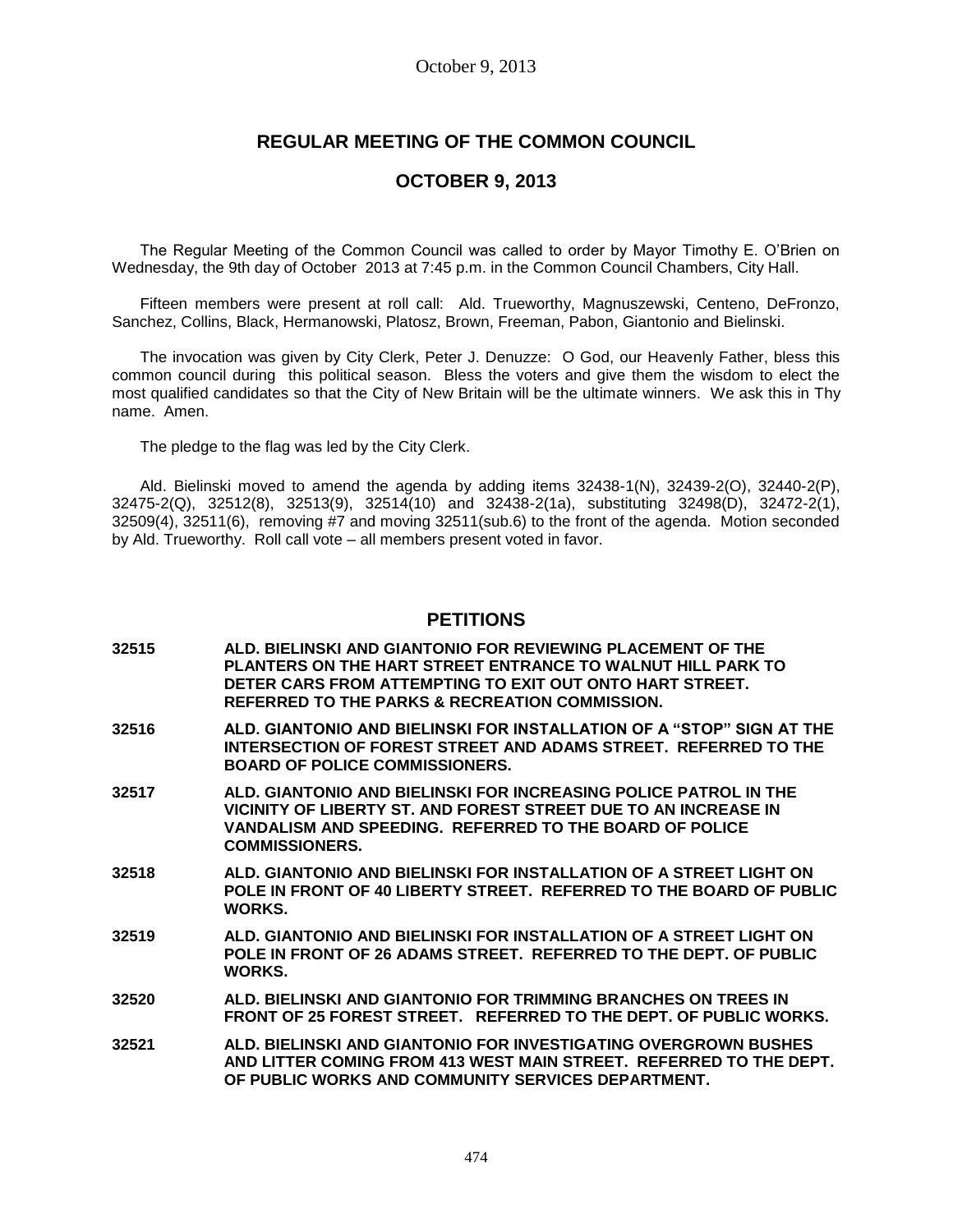Ald. Bielinski moved to adopt the Consent Agenda, seconded by Ald. Trueworthy. Roll call vote – all members present voted in favor. Approved October 11, 2013 by Mayor Timothy E. O'Brien, Mayor.

# **CONSENT AGENDA**

# **CITY PLAN**

### **32475-1 RE: PROPOSED AMENDMENT TO THE ZONING MAP TO CHANGE CERTAIN PARCELS OF LAND ON NEWINGTON AVE FROM B-3 TO I-2 AND SEVERAL ABUTTING RESIDENTIAL PROPERTIES FROM I-2 AND B-3 TO T**

To His Honor, the Mayor, and the Common Council of the City of New Britain: the undersigned beg leave to report the following:

BACKGROUND: This proposed zone change involves several properties on the northern side of Newington Avenue between Childs and Market Streets. The largest portion of this proposed zone change area is a 6.09 acre parcel which is the site of a 135,000 square foot manufacturing building, constructed around 1946 and formerly occupied by Macristy Industries and Connecticut Stamping and Bending. This property and a number of adjoining properties were re-zoned from I-2, general industry and from T, twofamily to B-3, secondary business, in July 2012. This prior zone change, petition #31899, was undertaken by the property owner at the time in order to facilitate the development of a proposed neighborhood commercial development, preliminarily depicted as having a 43,000 square foot supermarket. The commercial development project never materialized and the property was subsequently foreclosed on and acquired by another owner. The current owner is seeking to re-use the existing factory building for manufacturing purposes.

Also associated with this current zone change is the change of two residential properties on Childs Street that were changed to B-3 under the previous zone change, which are now proposed to be returned to their prior T, two-family zoning. There are additionally several residential properties fronting on Market Street and Sunrise Avenue that have long been zoned I-2, general industry, and are now proposed to be re-zoned to T, two-family. These currently proposed zoning changes would serve to allow reestablishment of manufacturing uses on the former Macristy property and would also make the eleven (11) residential properties conforming, by changing them all to T, consistent with the surrounding residential neighborhood.

ZONING CONSIDERATIONS: At the time of the previous zone change to B-3, the City Plan Commission voiced some concerns regarding the loss of industrially-zoned land and facilities and the implications relative to tax base and employment opportunities. The Commission was persuaded, however, that this older industrial property did not really meet the needs of modern manufacturing businesses and that the proposed commercial development was a more viable economic use for the site. This conclusion may have been mistaken, however, at least relative to this particular property, considering the fact that the proposed store development was not pursued further and the property was relinquished and the fact that the current owner acquired it with the intent of relocating and expanding industrial operations at this facility.

The re-zoning of 206 Newington Avenue and the adjoining properties, as proposed, would be consistent with the existing building development and land uses. Re-establishment of industrial operations here would help the City preserve tax base and employment opportunities, arguably better than a modest-sized commercial development would. While industrial uses are generally judged to be incompatible with a residential neighborhood, the manufacturing building is existing and, in the past, manufacturing operations have co-existed here with the surrounding residential neighbors. Modern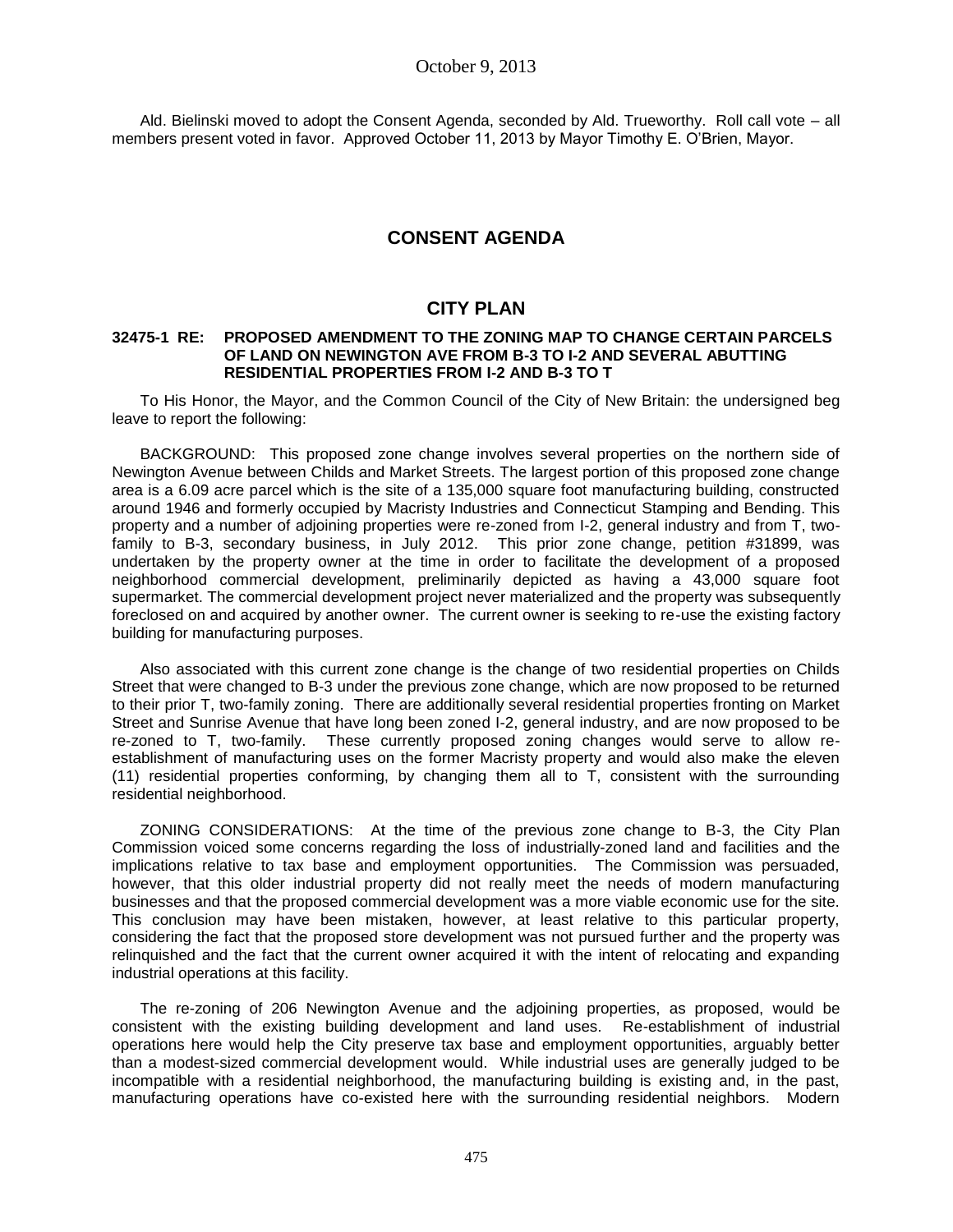industrial processes are cleaner and governed by various state and federal noise and air quality regulations and they are, therefore, much less objectionable than the City's manufacturing businesses were historically.

The City's 2010-2020 Plan of Conservation and Development identified the East Main- Newington Avenue Corridor as an area of special consideration. It notes that the area is mixed-use, primarily residential in nature, and recommends that the mixed-use character be preserved.

RECOMMENDATION: The City Plan Commission staff is of the opinion that the proposed changes would restore industrial use to the existing manufacturing building and place an appropriate T, two-family zone on the several surrounding residential properties. This is consistent with the goals and policies of the Plan of Conservation and Development regarding tax base and job retention. The staff, therefore, recommends adoption of this zone change.

> Steven P. Schiller, Planner,and Staff to the City Plan Commission

## **FINANCE DEPARTMENT**

### **32495 RE: LINE ITEM TRANSFERS WITHIN A DEPARTMENT'S BUDGET FOR THE PERIOD JULY 1, 2013 THRU OCT. 1, 2013**

To His Honor, the Mayor, and the Common Council of the City of New Britain: the undersigned beg leave to report the following:

In accordance with the city of New Britain ordinance of Article VII – Finance, Section 2-494(c), the following departments have transferred monies from one line item to another within their departmental budget (total department budget has not changed). Each transfer will be continuously numbered from month to month throughout the fiscal year. This report represents the transfers executed by the mayor in accordance with the aforementioned ordinance for the period ending October 1, 2013

| 1. | Department:               | Recreation - Amusements                                    |            |                             |  |
|----|---------------------------|------------------------------------------------------------|------------|-----------------------------|--|
|    | From:                     | 284420112-5124                                             | \$5,000.00 | (Part Time Salaries)        |  |
|    |                           | 284420112-5540                                             | \$1,000.00 | (Advertising)               |  |
|    | To:                       | 284420112-5659                                             |            | (Oper. Material & Supplies) |  |
|    | Amount:                   | \$6,000.00                                                 |            |                             |  |
|    | <b>Brief Description:</b> | Funds needed to purchase new inflatable and carnival games |            |                             |  |

Rebecca Salerni Acting Finance Director

# **PURCHASING DEPARTMENT**

### **32496 RE: COOPERATIVE PURCHASING, PATIENT CARE EQUIPMENT FOR THE NEW BRITAIN EMS**

To His Honor, the Mayor, and the Common Council of the City of New Britain: the undersigned beg leave to report the following:

In accordance with City Code of Ordinances, Chapter 2, Article VIII, Division 1, Section 2-538 (a) a purchase order was requested by the New Britain EMS for the following under the State of Connecticut's Cooperative Purchasing Plan: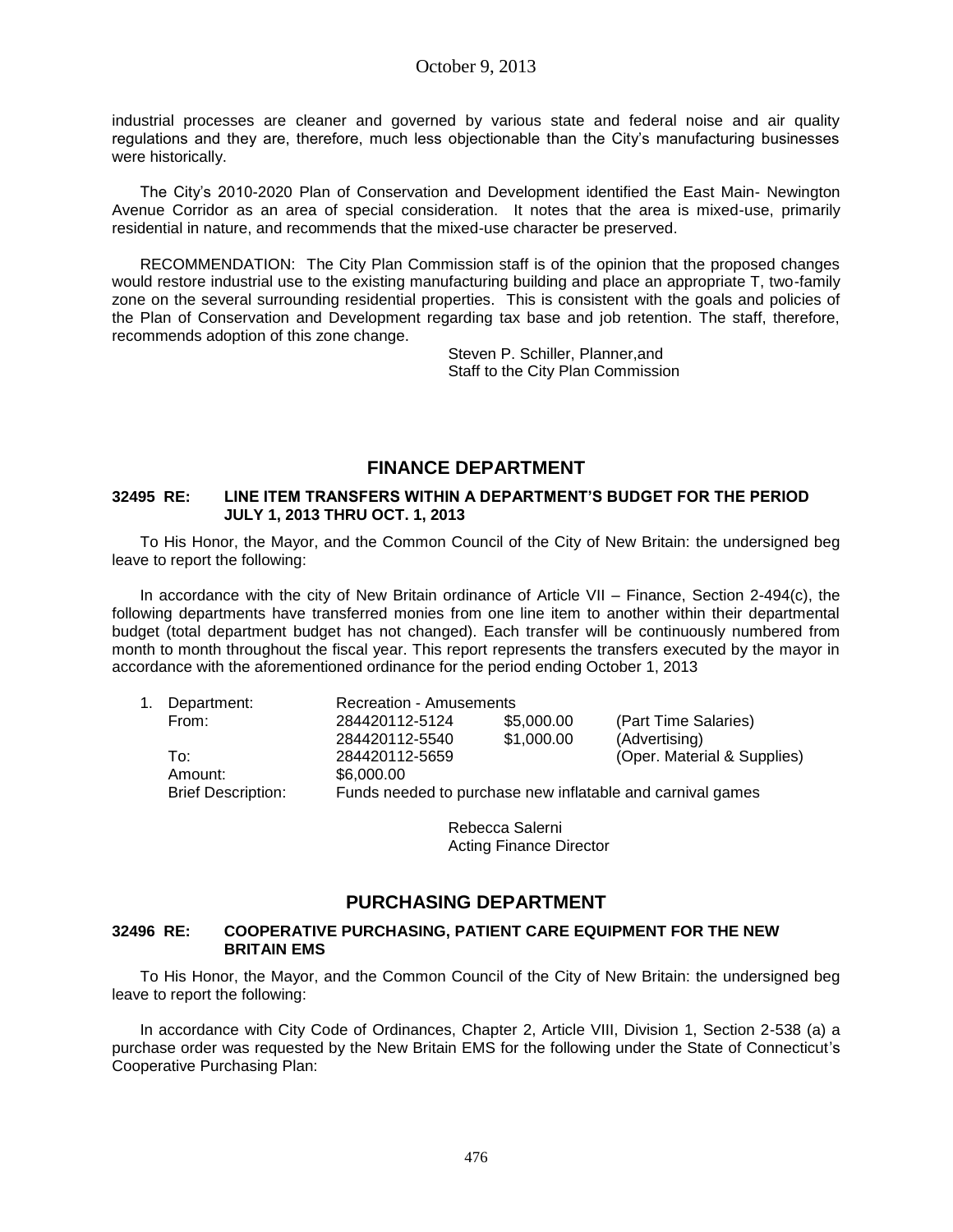| <b>Supplier</b>                        | Item              | $Q$ ty | Unit Price  | Price          |
|----------------------------------------|-------------------|--------|-------------|----------------|
| <b>Physico Control</b><br>Redmond, WA. | Cardiac Monitor   |        | \$30,712.83 | \$214,989.75   |
|                                        | <b>CPR Device</b> | -6     | \$8,842.50  | <b>Devices</b> |
| ۰                                      |                   |        | Total:      | \$268,044.75   |

The New Britain EMS requested a purchase order for Cardiac Monitors and CPR Devices utilizing the State of Connecticut's contact Award 11PSX0117. The existing Cardiac Monitors are over twelve (12) years old and parts to make needed repairs to them will no longer be available after 2014. The Cardiac Monitors are required by the Connecticut State Department of Health. The CPR Devises are also old and parts are becoming hard to obtain. Physico Control the manufacturer of the existing CPR Devices no longer has parts to fix them. The new CPR Devices do not have a disposable band on them that the existing devices have. The new CPR devices will save the New Britain EMS approximately \$11,000.00 annually because they do not have disposable bands that the existing CPR Devices have and need to be replaced every time they are used. Physico Control is the manufacturer of these Cardiac Monitors and CPR Devices and has no local dealers. The Purchasing Agent has verified that Physico Control is the sole source provider of the Cardiac Monitor and CPR Devices. Therefore bid solicitation for the purchase of these items would not be beneficial to the City. Physico Control is giving the City a discount of \$71,663.25 off of the list price for the Cardiac Monitors and \$23,685.00 off of the list price for the CPR Devices per the State contract and not charging for shipping and handling. They are also taking the existing CPR Devices as trade-ins and taking an additional \$18,000.00 off of the total price. These purchases of the Cardiac Monitor and CPR Devices were approved by the Common Council at their June 27, 2013 meeting, Resolution # 32387-1, Appropriation and Bond Authorization for the purchase of various items of Capital Equipment. Funds are available within the account numbers, JL#0048100314- 57035, New Britain EMS's Cardiac Monitor Replacement and JL#0048100314-57036, New Britain EMS's AutoPulse Replacement.

RESOLVED: That the Purchasing Agent is hereby authorized to issue a purchase order for \$268,044.75 to Physico Control of Redmond, WA. for the purchase of seven (7) Cardiac Monitors and six (6) CPR Devices utilizing the State of Connecticut's Cooperative Purchasing Plan, Contract Award #11PSX0117.

#### Jack Pieper Purchasing Agent

### **32497 RE: COOPERATIVE PURCHASING, PATIENT TRANSPORTATION EQUIPMENT FOR NEW BRITAIN EMS**

To His Honor, the Mayor, and the Common Council of the City of New Britain: the undersigned beg leave to report the following:

In accordance with City Code of Ordinances, Chapter 2, Article VIII, Division 1, Section 2-538 (a) a purchase order was requested by the New Britain EMS for the following under the State of Connecticut's Cooperative Purchasing Plan:

| Supplier                               | Item                              | Qty | Unit Price   | Price        |
|----------------------------------------|-----------------------------------|-----|--------------|--------------|
| <b>Common Cents EMS</b><br>Supply LLC. | <b>Stryker Pro Stair Chair</b>    |     | \$2,729.92   | \$5,459.84   |
| Old Saybrook, CT.                      | <b>Stryker PowerPro Stretcher</b> | 3   | \$11,577.08  | \$34,731.24  |
| $\blacksquare$                         | Trade-in of existing Stretcher    |     | (\$2,200.00) | (\$2,200.00) |
|                                        |                                   |     | Total:       | \$37,991.08  |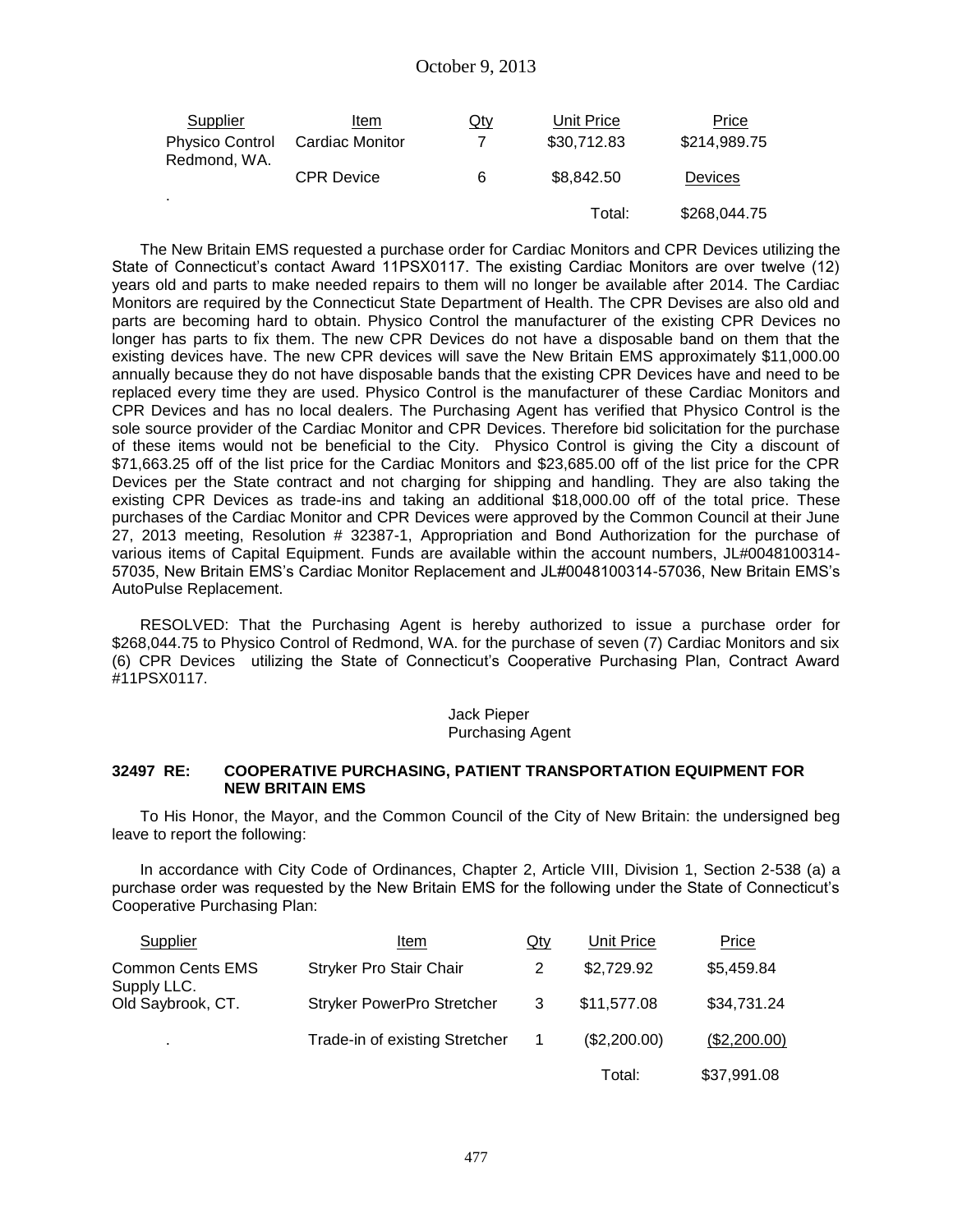The New Britain EMS requested a purchase order for new Patient Transportation Equipment utilizing the State of Connecticut's contact Award 11PSX0117. The New Britain EMS has two (2) Stair Chairs and three (3) Stretchers that need to be replaced. They are at the end of their usefull life and are failing in transporting patients safely. The manufacturer, Stryker, can no longer certify them as being patient safe so they can no longer be utilized by the New Britain EMS. These purchases of the Stair Chairs and Stretchers were approved by the Common Council at their June 27, 2013 meeting, Resolution # 32387-1, Appropriation and Bond Authorization for the purchase of various items of Capital Equipment. Funds are available within account number, JL#0048100314-57037, New Britain EMS's Stretcher Replacement.

RESOLVED: That the Purchasing Agent is hereby authorized to issue a purchase order for \$37,991.08 to Common Cents EMS Supply, LLC of Old Saybrook, CT for the purchase of two (2) Stryker Pro Stair Chairs and three (3) Stryker PowerPro Stretchers utilizing the State of Connecticut's Cooperative Purchasing Plan, Contract Award #11PSX0117.

> Jack Pieper Purchasing Agent

#### **32501 RE: EMERGENCY PURCHASE ORDER – TRAFFIC SIGNAL EQUIPMENT REPLACEMENT & REPAIRS**

To His Honor, the Mayor, and the Common Council of the City of New Britain: the undersigned beg leave to report the following:

In accordance with City Code of Ordinances, Chapter 2, Article VIII, Division V, Section 2-606a, emergency purchase order was authorized by the Mayor and issued to the vendor listed below on September 19, 2013

| Supplier                      | Item                                        | <b>Total Price</b> |
|-------------------------------|---------------------------------------------|--------------------|
| New England Traffic Solutions | <b>Traffic Signal Equipment Replacement</b> | \$11.030.00        |
| Glastonbury, CT.              | and Repairs                                 |                    |

The Purchasing Agent reports that no formal bid solicitation and advertisement as outlined in the Purchasing Ordinances were made for this item. In accordance with Section 2-606b of the City Code of Ordinances, the Purchasing Agent reports:

A Purchase Order was requested by the Public Works Department, for Traffic Signal Equipment Replacement and Repairs at the Main, Arch, and Walnut Street intersections. Damage occurred when a motor vehicle driving down Arch Street did not negotiate the curve at Main Street and hit the Traffic Signal Equipment. The accident rendered the signal inoperative and stop signs had to be installed to control traffic. For Public Safety the Traffic Signal Equipment had to be replaced and needed repairs made as soon as possible. A claim will be made to the insurance company of the driver responsible for the damage to reimburse the City for the Traffic Signal Equipment Replacement and Repairs. Funding for these repairs came from the Finance Department, Risk Management Division's' account number 704625102-5254, Property Damage, Traffic Lights.

> Jack Pieper Purchasing Agent

### **32502 RE: NEW (1) TON 4X4 HEAVY DUTY PICKUP TRUCK – NEW BRITAIN FIRE DEPT.**

To His Honor, the Mayor, and the Common Council of the City of New Britain: the undersigned beg leave to report the following:

Public Bid No. 3746 was solicited and received in accordance with the Purchasing Ordinances of the City of New Britain for the purchase of a new one (1) Ton 4x4 Heavy Duty Pickup Truck for the New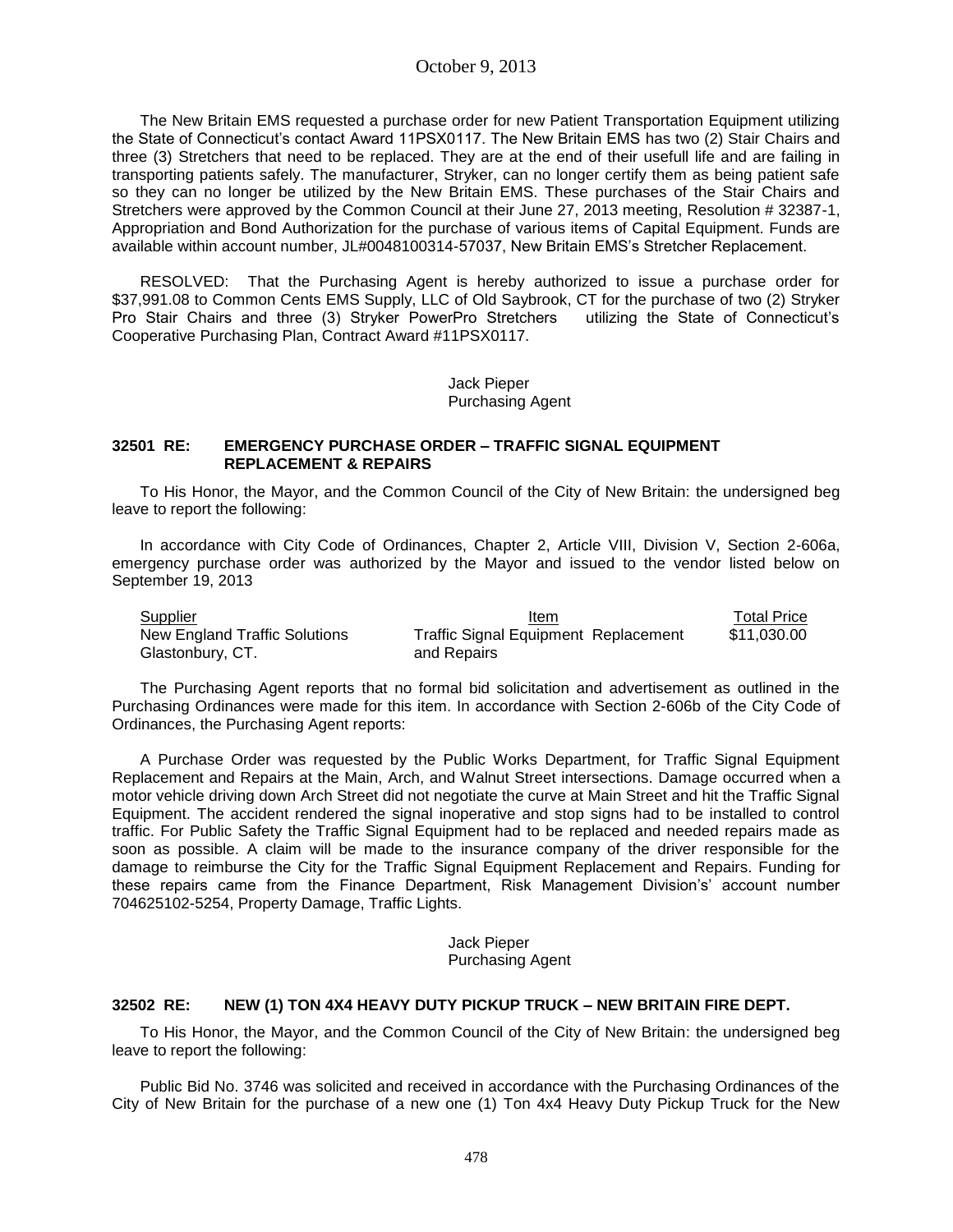Britain Fire Department. The new one (1) Ton 4x4 Heavy Duty Pickup Truck will replace a Pickup Truck that the Fire Department has been utilizing since 2001. The funding for the purchase for this new Fire Vehicle was approved by the Common Council at their June 27, 2013 meeting. Funds are available within the Fire Department's Capital Equipment Bond Account.

Invitations to bid were solicited and the bid was duly advertised in the New Britain Herald Newspaper, the City and State of Connecticut's Department of Administration Services websites and mailed to seventeen (17) New Vehicle Dealerships. The Purchasing Agent did not receive any letters from the New Vehicle Dealers on the mailing list who indicated that they could not respond to the bid request. Responses are on file in the Town Clerk's Office.

The bids were reviewed for conformance to specifications by the Fire Department Administration and the Purchasing Agent. The lowest bidder, Shaker Inc., of Watertown, CT., submitted a bid for a 2014 Ford F350 Pickup Truck that the engine did not meet bid specifications. Therefore the Fire Chief is recommending the bid be awarded to Gallagher Buick/GMC of New Britain, CT who submitted the next lowest bid and met all of the bid specifications. The Fire Chief is also recommending that their existing Pickup Truck be traded-in to reduce the overall cost for the new one (1) Ton 4x4 Heavy Duty Pickup.

RESOLVED: That the Purchasing Agent is hereby authorized to issue a Purchase Order to Gallagher Buick/GMC of New Britain, CT for the purchase of a new one (1) Ton 4x4 Heavy Duty Pickup Truck for the New Britain Fire Department for \$54,681.00 which includes the trade-in price offered for the 2001 Pickup Truck for the New Britain Fire Department per the terms and specifications of Public Bid No. 3746.

> Jack Pieper Purchasing Agent

### **32503 RE: WHIGVILLE DAM CONCRETE REPAIRS – PUBLIC WORKS DEPT.**

To His Honor, the Mayor, and the Common Council of the City of New Britain: the undersigned beg leave to report the following:

Public Bid No. 3745 was solicited and received in accordance with the Purchasing Ordinances of the City of New Britain for the Whigville Dam Concrete Repairs for the Public Works Department, Utilities Division. Funds are available for this purchase within the Public Works Department, Utilities Division's account number 9303500107-5300 Water Operating Fund, Consulting and Contractual Services.

Invitations to bid were solicited and the bid was duly advertised in the New Britain Herald Newspaper, the City and State of Connecticut's Department of Administration Services websites and mailed to fifteen (15) Mason Contractors. The Purchasing Agent did not receive any letters from the Mason Contractors on the mailing list indicating they could not provide a response to the bid request. Responses are on file in the Town Clerk's Office.

The bids were reviewed for conformance to specifications by the Public Works Department, Utilities Division's Administration and the Purchasing Agent. Therefore the Deputy Director of the Public Works Department is recommending the bid be awarded to Frank Capasso & Sons, Inc of Northford, CT who submitted the lowest responsible bid and met all of the bid specifications. The bid results have also been presented to the Water Commission at their October 8, 2013 meeting. At this meeting they approved the Deputy Director of the Public Works Department's recommendation to award the bid for the Whigville Concrete Dam repairs to Frank Capasso & Sons, Inc of Northford, CT.

RESOLVED: That the Purchasing Agent be and is hereby authorized to enter into a contract with and issue a Purchase Order for \$35,113.00 to Frank Capasso & Sons, Inc of Northford, CT for the Whigville Dam Concrete Repairs per the terms and specifications of Public Bid No. 3745.

### Jack Pieper Purchasing Agent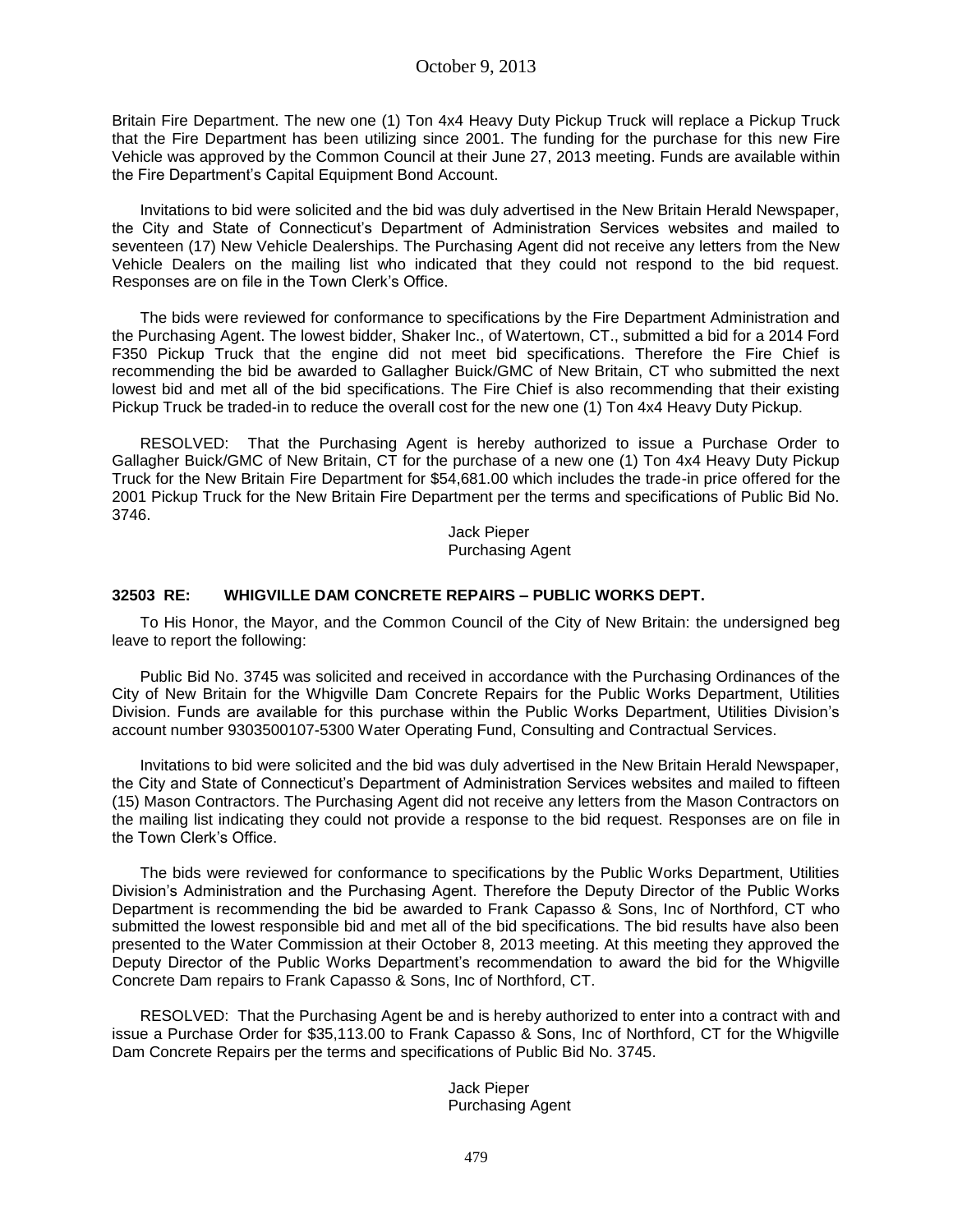### **32504 RE: SAND FOR SNOW AND ICE CONTROL – PUBLIC WORKS**

To His Honor, the Mayor, and the Common Council of the City of New Britain: the undersigned beg leave to report the following:

Public Bid No. 3738 was solicited and received in accordance with the Purchasing Ordinances of the City of New Britain for the Purchase of Sand used for Snow and Ice Control for the Public Works Department. Funding is available for this purchase from the Public Works Department's account, 001315007-5659, Street Snow Removal, Operating Material and Supplies.

Invitations to bid were solicited and the bid was duly advertised in the New Britain Herald Newspaper, the City and State of Connecticut's Department of Administration Services websites and mailed to twentyeight (28) Sand Companies. The Purchasing Agent did not receive any letters from the Sand Companies on the mailing list who indicated that they could not respond to the bid request. The responses are on file in the Town Clerk's Office.

The bids and samples of sand submitted by the bidders were reviewed for conformance to specifications by the Public Works Department Administration and the Purchasing Agent. Therefore the Director of the Public Works Department is recommending that the bid be awarded to H.I. Stone and Son, Inc of Southbury, CT who was the lowest bidder and met all bid specifications.

RESOLVED: That the Purchasing Agent is hereby authorized to issue a standing purchase order for \$13.45 per Cubic Yard of Sand delivered to the City Yard for Snow and Ice Control for the 2013-2014 winter season to H.I. Stone and Son, Inc of Southbury, CT per the terms and specifications of Public Bid No. 3738.

### Jack Pieper Purchasing Agent

### **32505 RE: ON-CALL UTILITY CONTRACTOR – 2013/2014 – PUBLIC WORKS DEPT.**

To His Honor, the Mayor, and the Common Council of the City of New Britain: The undersigned beg leave to report the following:

Public Bid No. 3748 was solicited and received in accordance with the Purchasing Ordinances of the City of New Britain for the engagement of On-Call Utility Contractors for the Public Works Department, Utilities Division for 2013 and 2014. The solicited services are intended to select a group of prequalified Contractors to perform utility work related to the emergency repair of sanitary and storm sewers and the removal of illicit connections into City storm and sanitary sewer systems. This type of work is environmentally sensitive and needs to be performed in a timely manner to prevent sewage backups into private residences and businesses and prevent sewage overspills into streams and waterways. Quotes for individual assignments will be requested from the selected Contractors and issued to the Contractor with the lowest price so that work can be performed in a timely manner. Funding will be available in various project accounts.

This request for Qualifications and limited bid pricing was solicited and duly advertised in the New Britain Herald Newspaper, City and State of Connecticut's Department of Administration Services websites and mailed to thirty-six (36) Construction Companies. The Purchasing Agent did not receive any letters from the Construction Companies on the mailing list who indicated they could not provide a response to the bid request. Responses are on file in the Town Clerk's Office.

The Qualifications and bid pricing were reviewed for conformance to specifications by the Public Works Department, Utilities Division Administration and the Purchasing Agent. Therefore, the Deputy Director of Public Works is recommending that the bid be awarded on an On-Call basis to the following contractors: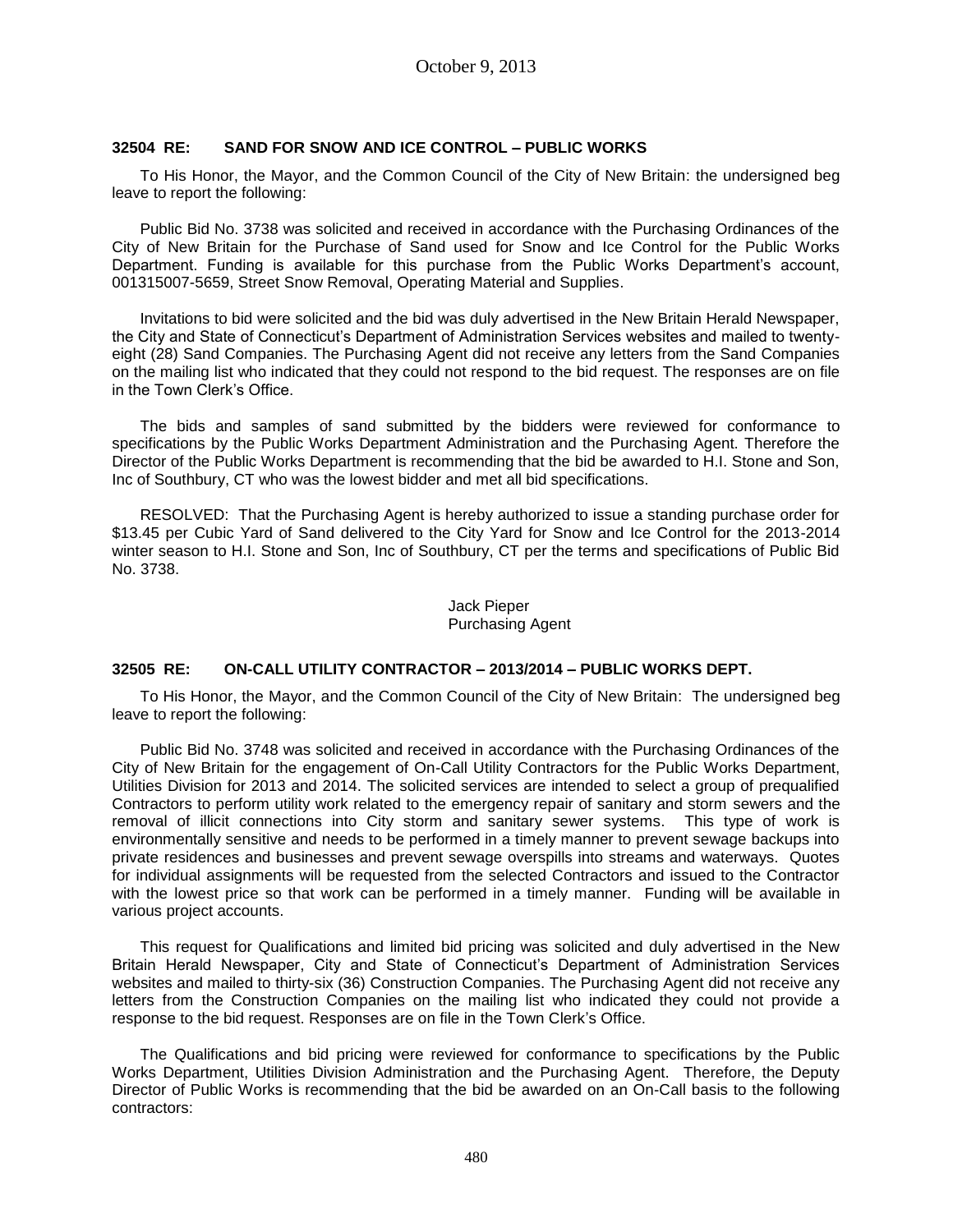B&J Construction New Britain, CT LTC Construction Company, Inc. New Britain, CT McAllen Building & ReModeling, Inc. Prospect, CT. Martin Laviero Contractor **Bristol**, CT.

RESOLVED: That the Purchasing Agent is hereby authorized to enter into a contract with and authorized to issue purchase orders to the above listed Contractors for individual assignments up to a total amount of \$30,000.00 per assignment on an On-Call basis for 2013 and 2014 at the pricing on the attached bid tabulation and per the terms and specifications of Public Bid No. 3748.

> Jack Pieper Purchasing Agent

### **32506 RE: COOPERATIVE PURCHASING – RADIO EQUIPMENT FOR NEW BRITAIN EMS**

To His Honor, the Mayor, and the Common Council of the City of New Britain: the undersigned beg leave to report the following:

In accordance with City Code of Ordinances, Chapter 2, Article VIII, Division 1, Section 2-538 (a) a purchase order was requested by the New Britain EMS for the following under the State of Connecticut's Cooperative Purchasing Plan:

| Supplier                      | Item            | Qty | Unit Price | Total Price |
|-------------------------------|-----------------|-----|------------|-------------|
| New England                   | Radio Equipment | 5   | \$2,356.63 | \$11,783.15 |
| <b>Communications Systems</b> |                 |     |            |             |
| Windsor, CT.                  |                 |     |            |             |

The New Britain EMS requested a purchase order for new Radio Equipment and installation of it into five (5) existing emergency vehicles utilizing the State of Connecticut's contact award 10ITZ0018. The existing Radio System that is presently in these (5) emergency vehicles do not meet State of Connecticut regulations regarding the number of channels it must have and to communicate with all medical centers. The Radio Equipment is over ten (10) years old and parts to make needed repairs to them are becoming harder to find. The new Radio Equipment, Motorola, will be the same one that was purchased and installed by New England Communications Systems into the three (3) new ambulances that the City purchased within the past two (2) years, per bid 3574, for the New Britain EMS. Since all of the emergency vehicles will have the same Radio Equipment in them, it will enable the New Britain EMS personnel to communicate better among each other and with the medical centers. The purchase of the Radio Equipment was approved by the Common Council at their June 27, 2013 meeting, Resolution # 3387-1, Appropriation and Bond Authorization for the purchase of various items of Capital Equipment. Funds are available within account number, JL#0048100314-57038, New Britain EMS's, CMED Radio Replacement.

RESOLVED: That the Purchasing Agent is hereby authorized to issue a purchase order for \$11,783.15 to New England Communications Systems of Windsor, CT for the purchase of a new radio Equipment to be installed into five (5) existing New Britain EMS emergency vehicles utilizing the State of Connecticut's Cooperative Purchasing Plan, Contract Award #10ITZ0018.

> Jack Pieper Purchasing Agent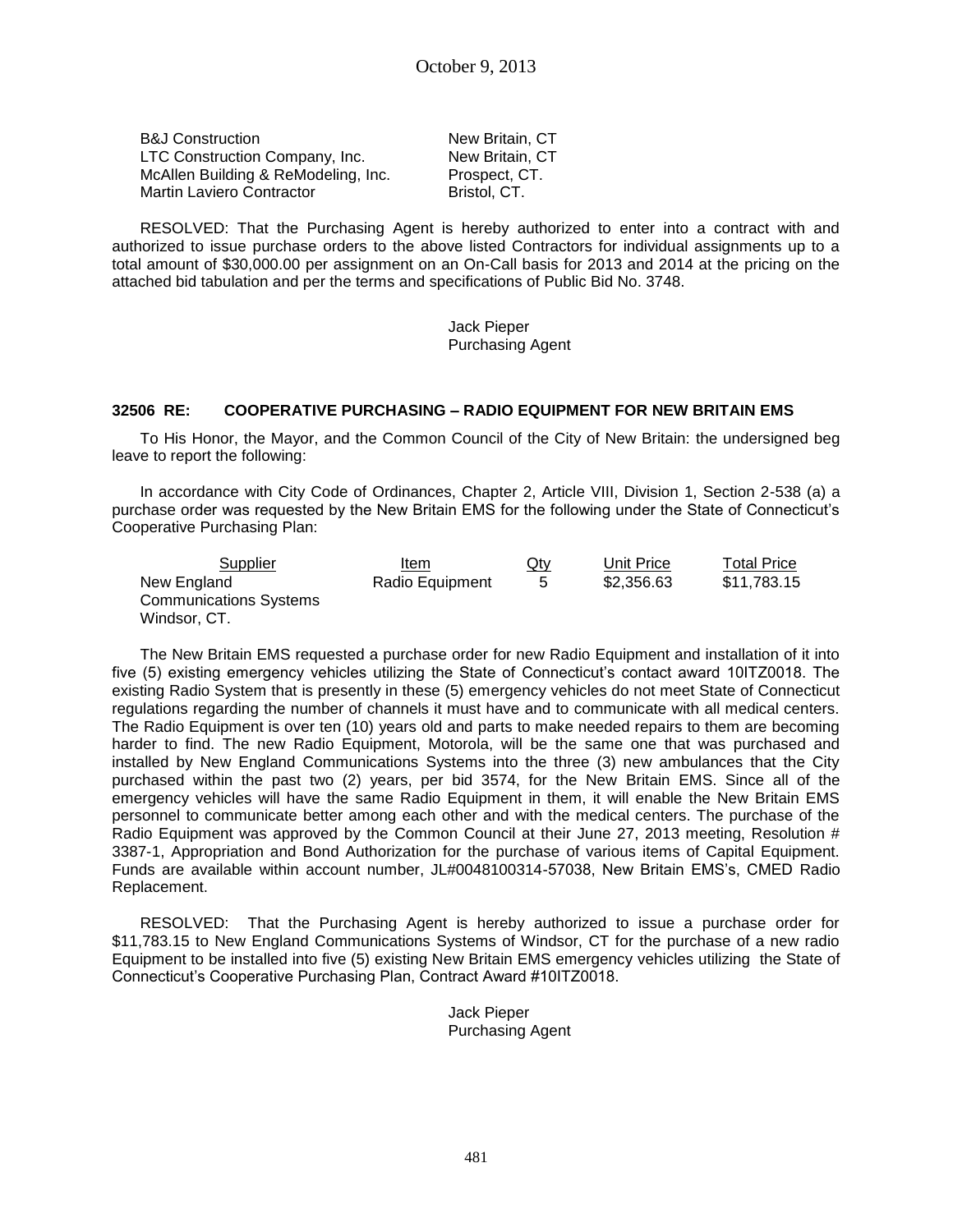### **COMMITTEE ON ADMINISTRATION, FINANCE AND LAW**

#### **32472-1 RE: PROPOSED AMENDMENT TO THE ORDINANCES TO ALLOW PUBLIC PARTICIPATION DURING REGULAR AND/OR SPECIAL COMMON COUNCIL MEETINGS.**

To His Honor, the Mayor, and the Common Council of the City of New Britain: the undersigned beg leave to report the following:

The Committee on Administration, Finance and Law at a regular meeting and public hearing held on Wednesday evening, October 2, 2013 at 7:00 p.m. in the Council Chambers to which was referred the matter of Item #32472 – Amend Section 2-22 of the Code of Ordinances to allow public participation during any regularly scheduled meeting and/or special meeting of the Common Council voted to accept and recommend that the following resolution be referred back to the Common Council with a favorable recommendation.

Alderman Carlo Carlozzi, Jr. Chairman

## **PLANNING, ZONING & HOUSING**

### **32438-1 RE: RECOMMENDATION FOR THE SALE OF LAND IN BRISTOL - WATER DEPT.**

To His Honor, the Mayor, and the Common Council of the City of New Britain: the undersigned beg leave to report the following:

The Committee on Planning, Zoning and Housing at a regular meeting and public hearing held on Tuesday evening, October 8, 2013 at 7:00 p.m. in the Council Chambers to which was referred the matter of Item #32438 – Sale of Land located in Bristol. Water Department voted to accept and recommend that the following resolution be referred back to the Common Council with a favorable recommendation.

> Alderman Roy Centeno Chair

# **REPORTS OF LEGISLATIVE COMMITTEES, BOARDS, COMMISSIONS AND DEPARTMENTS**

### **PURCHASING DEPARTMENT**

### **32498 RE: COOPERATIVE PURCHASING – COPIER LEASES FOR PUBLIC WORKS AND PARKS & RECREATION**

To His Honor, the Mayor, and the Common Council of the City of New Britain: the undersigned beg leave to report the following:

In accordance with City Code of Ordinances, Chapter 2, Article VIII, Division 1, Section 2-538 (a), a purchase order was requested by the New Britain Public Works Department, Park and Recreation Division for the following under the State of Connecticut's Cooperative Purchasing Plan, Contract Award #012PSX0026:

| <b>Supplier</b>    | Description      | Qty | Monthly Cost/Each Copier Total Monthly Cost |          |
|--------------------|------------------|-----|---------------------------------------------|----------|
| A&A Office Systems | Lease of a Savin |     |                                             |          |
| Middletown, CT.    | MP4002SP         |     | \$193.50                                    | \$387.00 |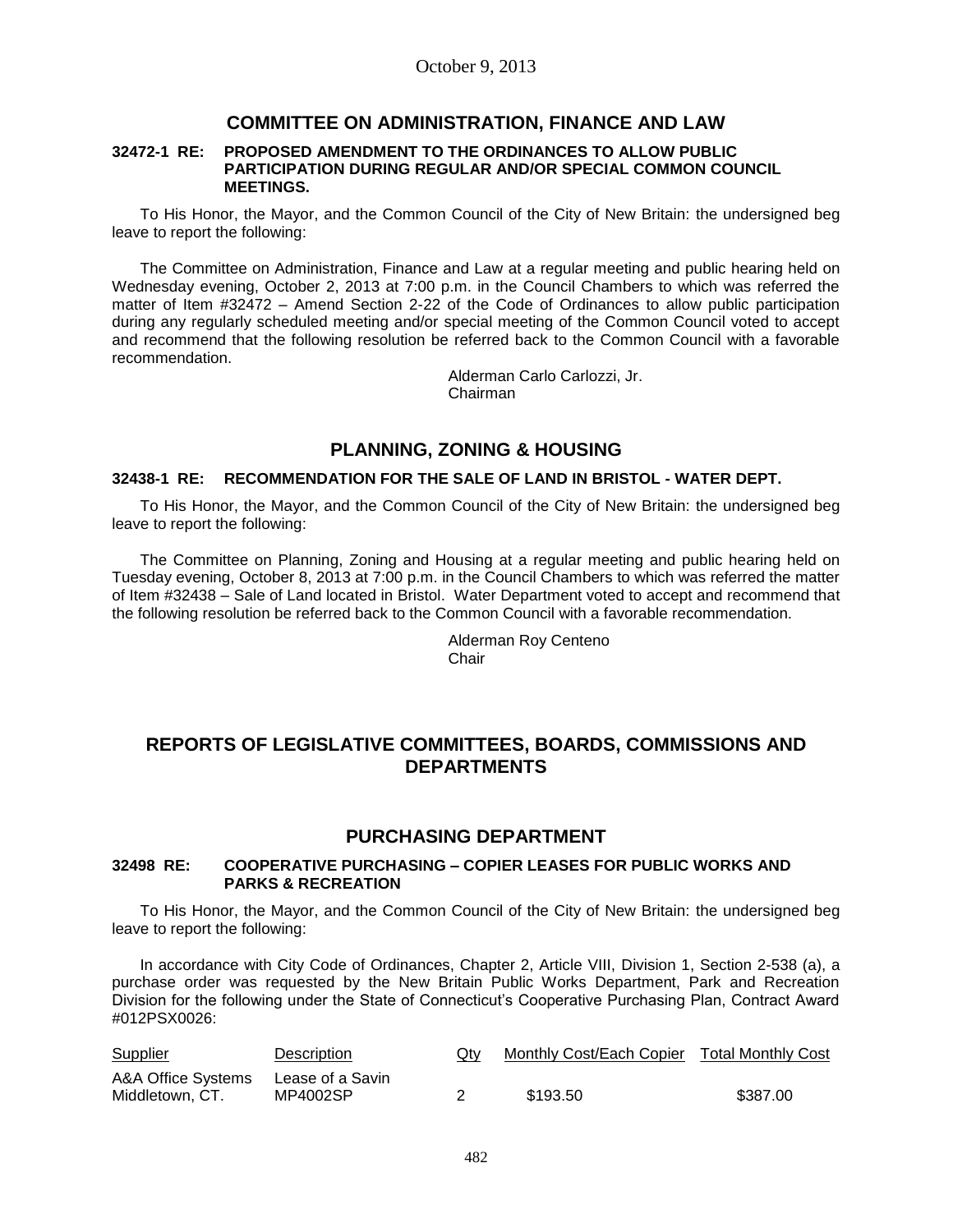The New Britain Public Works Department, Park and Recreation Division requested a purchase order for a five (5) year lease of a multifunctional copier that can copy, print, fax, scan and e-mail. The pricing includes all maintenance, repairs, service toner and supplies excluding paper for 180,000 copies per year. The Park and Recreation Division's existing copiers are over ten (10) years old and are not working properly and have become frequently inoperative. Copier repair technicians have been to the Park and Recreation Division's office in City Hall to make repairs weekly. Parts for the existing copiers are becoming hard to find. The existing copiers are utilized by the Parks, Recreation, Golf, Cemetery, Community Services and Veterans Divisions as well as the After School Program to make copies and scan invoices into the IFAS system. The price submitted by A&A Office Systems for the lease of the new copiers is the same as the State of Connecticut's Contract, 012PSX0026 that A&A Office Systems has with them. Funding is available for the Copier Leases in the Public Works Department, Park and Recreation Division's account numbers 001420001-5440, Recreational Programs, Rental/Supplies Equipment and 237420131-5440, Exercise the Right Choice Grant, After School Program.

RESOLVED: That the Purchasing Agent is hereby authorized to issue a Purchase Order and to enter into a five (5) year lease agreement with A&A Office Systems of Middletown, CT for the lease of a two (2) new copiers for the New Britain Public Works Department, Park and Recreation Division at \$492.50 \$193.50 per month utilizing the State of Connecticut's Cooperative Purchasing Plan, Contract Award #012PSX0026.

> Jack Pieper Purchasing Agent

Ald. Bielinski moved to accept and adopt, seconded by Ald. Trueworthy. Ald. Bielinski moved to amend the monthly lease amount in the Resolved paragraph to read: \$193.50. Seconded by Ald. Trueworthy. So voted. REPORT ADOPTED AS AMENDED. Approved October 1, 2013 by Mayor Timothy O'Brien.

### **32499 RE: COOPERATIVE PURCHASING, PAVEMENT MARKINGS FOR PUBLIC WORKS DEPT.**

To His Honor, the Mayor, and the Common Council of the City of New Britain: the undersigned beg leave to report the following:

In accordance with City Code of Ordinances, Chapter 2, Article VIII, Division 1, Section 2-538 (a), a purchase order was requested by the New Britain Public Works Department for the following under the State of Connecticut's Purchasing Cooperative Plan, Contract Award #12PSX0383:

| Supplier           | Item                     | Price        |
|--------------------|--------------------------|--------------|
| Safety Marking Inc | <b>Pavement Markings</b> | \$380,412.03 |
| Bridgeport, CT.    |                          |              |

The New Britain Public Works Department requested the services of Pavement Markings utilizing the State of Connecticut's Contract Award #12PSX0383. Safety Marking Inc will be applying Pavement Marking to sixty four (64) City streets, approximately fifty-four (54) miles. The installation of these pavement markings are necessary due to the deterioration of existing striping or the street having been recently repaved. Paving markings are a requirement for pedestrian and vehicular safety. The Pavement Markings will be center lines, street turn arrows, share rows, shoulder lines, and pedestrian crossings. Funding is available for this service in the Public Works Department's account number 0082950302-5454, Capital Projects, Street Infrastructure Rehabilitation, and Construction Contracts.

RESOLVED: That the Purchasing Agent is hereby authorized to issue a purchase order for \$380,412.03 to Safety Marking Inc of Bridgeport, CT for the installation of Pavement Markings on City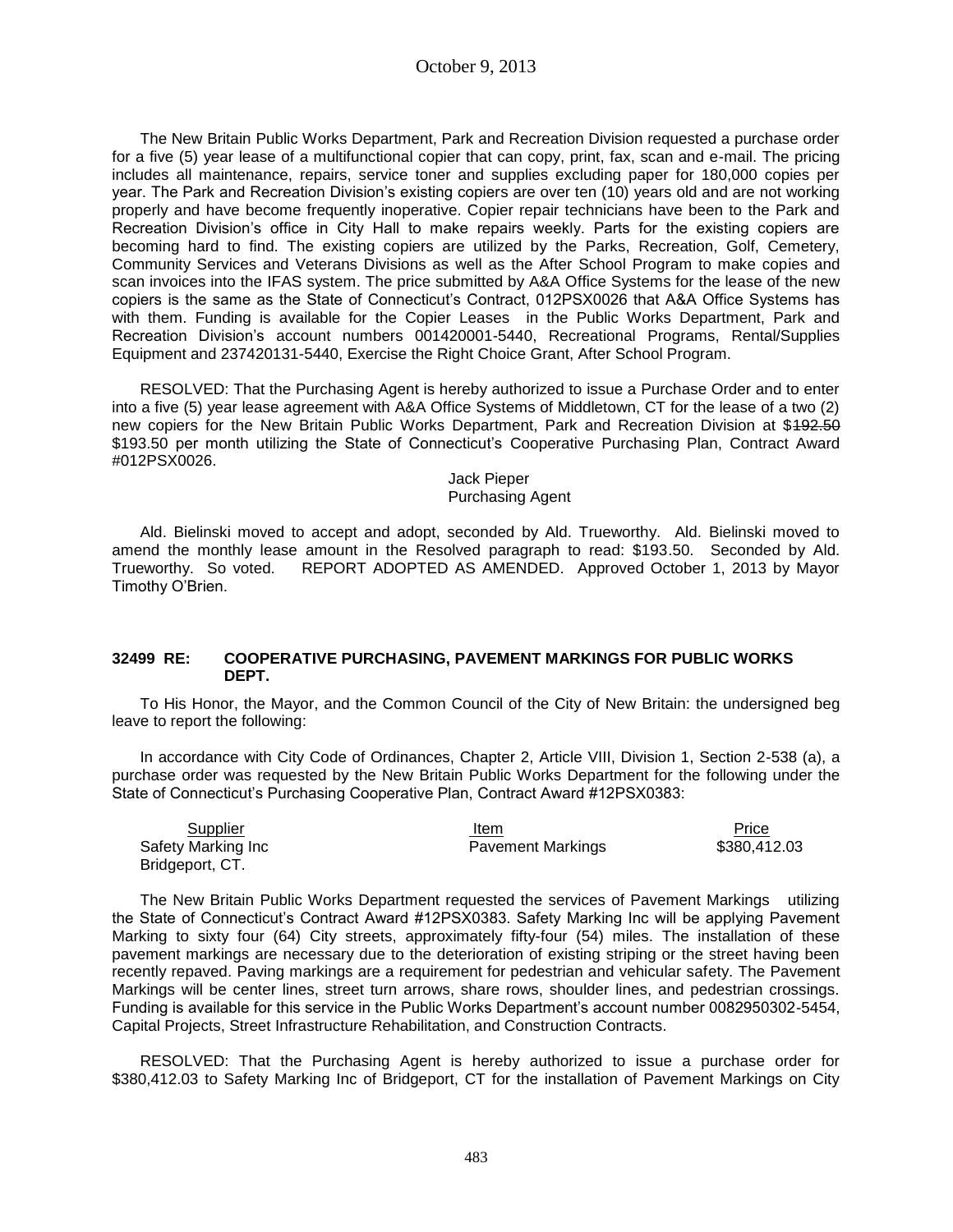Streets for the New Britain Public Works Department utilizing the State of Connecticut's Cooperative Purchasing Plan, Contract Award #12PSX0383.

#### Jack Pieper Purchasing Agent

Ald. Bielinski moved to accept and adopt, seconded by Ald. Trueworthy. So voted. Approved Oct. 11, 2013 by Mayor Timothy O'Brien.

### **32500 RE: EMERGENCY PURCHASE ORDER FOR THE PURCHASE OF 22 FLOWERING CHERRY TREES – PARKS & RECREATION DEPT.**

To His Honor, the Mayor, and the Common Council of the City of New Britain: the undersigned beg leave to report the following:

In accordance with City Code of Ordinances, Chapter 2, Article VIII, Division V, Section 2-606a, emergency purchase order were authorized by the Mayor and issued to the vendor listed below on September 26, 2013

| <b>Supplier</b>        | Item                    | $Q$ ty | Unit Price | <b>Total Price</b> |
|------------------------|-------------------------|--------|------------|--------------------|
| Winfield Nursery, Inc. | <b>Flowering Cherry</b> | 22     | \$199.00   | \$4.378.00         |
| West Suffield, CT.     | rees                    |        |            |                    |

The Purchasing Agent reports that no formal bid solicitation and advertisement as outlined in the Purchasing Ordinances were made for this item. In accordance with Section 2-606b of the City Code of Ordinances, the Purchasing Agent reports:

A Purchase Order was requested by the Public Works Department, Park and Recreation Division, for the purchase of twenty-two (22) Flowering Cherry Trees. The Park and Recreation Division needed to purchase the trees for the City to support a new event celebrating Hispanic Month in October. The Flowering Cherry Trees are to represent twenty-two (22) Latin Countries of Citizens who live in the City. The Park and Recreation Division had a difficult time finding a nursery that had twenty-two (22) Flowering Cherry Trees in stock because it was at the end of the growing season and inventories of all types of trees is limited. Winfield Nursery, Inc was the only nursery in the area that had the twenty-two (22) Flowering Cherry Trees in stock. Because time is of the essence the Flowering Cherry Trees needed to be purchased immediately and then planted at entrance of A.W Stanley Park across from Alexander Road so they would be ready for the event that will be held on October 10, 2013. There are several City Civic Groups that have indicated that they will donate money to pay for the trees at a later date. Funding for the purchase of the Flowering Cherry Trees came from the Public Works Department, Park and Recreation Division's, account number, 283420111- 5659, Recreation Donations, Operating Material and Supplies.

Jack Pieper Purchasing Agent

Ald. Carlozzi moved to accept and adopt, seconded by Ald. Bielinski. So voted. Approved October 11, 2013 by Mayor Timothy O'Brien.

## **ZONING COMMITTEE**

### **32439-2 RE: AN AMENDMENT TO THE ZONING MAP CHANGING CERTAIN PROPERTIES FRONTING ON ARCH STREET FROM A-3 AND OP TO CBD ZONE**

To His Honor, the Mayor, and the Common Council of the City of New Britain: the undersigned beg leave to report the following:

The Common Council as the Zoning Authority of the City of New Britain gave due and legal notice of a time and place for a public hearing in reference to Item #32439- Amend official zoning map to change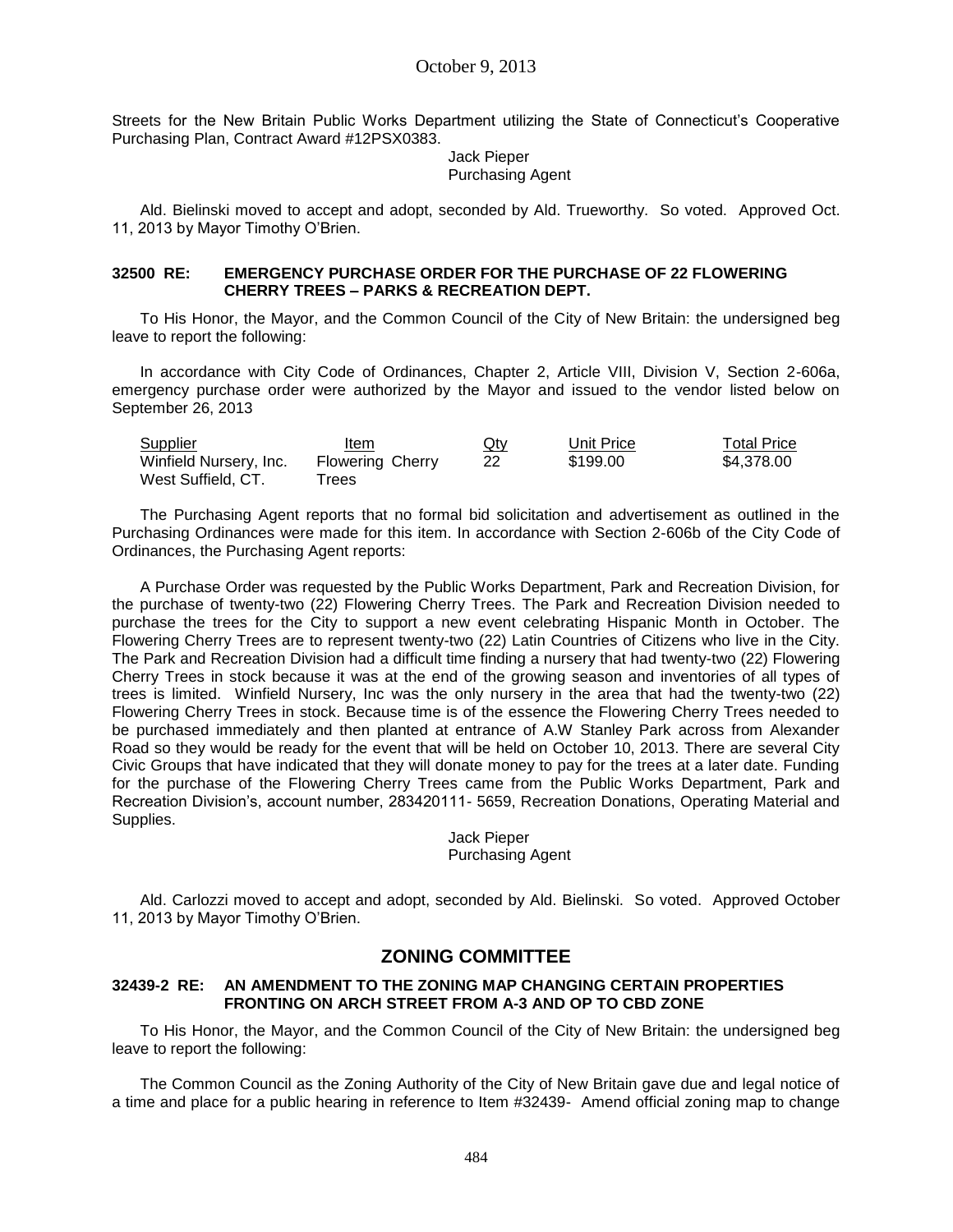the zoning of properties fronting on Arch St. from A-3 (High-Rise Apartments) and OP (Office and Public) to CBD (Central Business District), encompassing properties on both sides of Arch St. from 210 and 225 Arch St., south to the intersection of Hart St. Said hearing was held on Tuesday evening, October 8, 2013 at 7:00 p.m. in the Council Chambers of City Hall, 27 West Main Street, New Britain, Connecticut.

The City Plan Commission, at a meeting held on September 9, 2013 voted 5 to 0 to recommend ADOPTION of this proposed zone change to the zoning of properties fronting on Arch Street from A-3 (High-Rise Apartments) and OP (Office and Public) to CBD (Central Business District), encompassing properties on both sides of Arch St. from 210 and 225 Arch St., south to the intersection of Hart St.

The Common Council as the Zoning Authority of the City of New Britain voted to accept with a favorable recommendation.

Amend official zoning map to change the zoning of properties fronting on Arch Street from A-3 (High-Rise Apartments) and OP (Office and Public) to CBD (Central Business District), encompassing properties on both sides of Arch St. from 210 and 225 Arch St., south to the intersection of Hart St.

### Alderman Roy Centeno **Chair**

Ald. Centeno moved to accept and adopt, seconded by Ald. Sanchez. Amendment to become effective 10 calendar days after the approval of the Mayor. So voted. For the record; All committee members were present at the public hearing. Approved October 10, 2013 by Mayor Timothy O'Brien.

### **32440-2 RE: AN AMENDMENT TO THE ZONING ORDINANCES TO CHANGE THE OFFSTREET PARKING REQUIREMENTS FOR RESIDENTIAL USES IN THE CBD ZONE FROM 1.5 SPACES PER DWELLING TO 1 SPACE PER UNIT**

To His Honor, the Mayor, and the Common Council of the City of New Britain: the undersigned beg leave to report the following:

The Common Council as the Zoning Authority of the Committee on Planning, Zoning and Housing gave due and legal notice of a time and place for a public hearing in reference to Item #32440– Amending Section 170-50-90 and 170-50-90.10 of the Zoning Ordinances to change the offstreet parking requirements for residential uses in the CBD Central Business District from 1.5 spaces per dwelling unit to 1 space per unit. Said hearing was held on Tuesday evening, October 8, 2013 at 7:00 p.m. in the Council Chambers of City Hall, 27 West Main Street , New Britain, Conn.

The City Plan Commission, at a regular meeting held on September 9, 2013 voted 4 to 1 to APPROVE amending Section 170-50-90 and 170-50-90.10 of the Zoning Ordinances to change the offstreet parking requirements for residential uses in the CBD Central Business District from 1.5 spaces per dwelling unit to 1 space per unit.

The Common Council as the Zoning Authority of the City of New Britain voted to accept with a favorable recommendation.

Amending Section 170-50-90 and 170-50-90.10 of the Zoning Ordinances to change the offstreet parking requirements for residential uses in the CBD Central Business District from 1.5 spaces per dwelling unit to 1 space per unit.

### Alderman Roy Centeno

#### Chair

Ald. Centeno moved to accept and adopt, seconded by Ald. Sanchez. Amendment to become effective 10 calendar days after the approval of the Mayor. So voted. For the record; All committee members were present at the public hearing. Approved October 10, 2013 by Mayor Timothy O'Brien.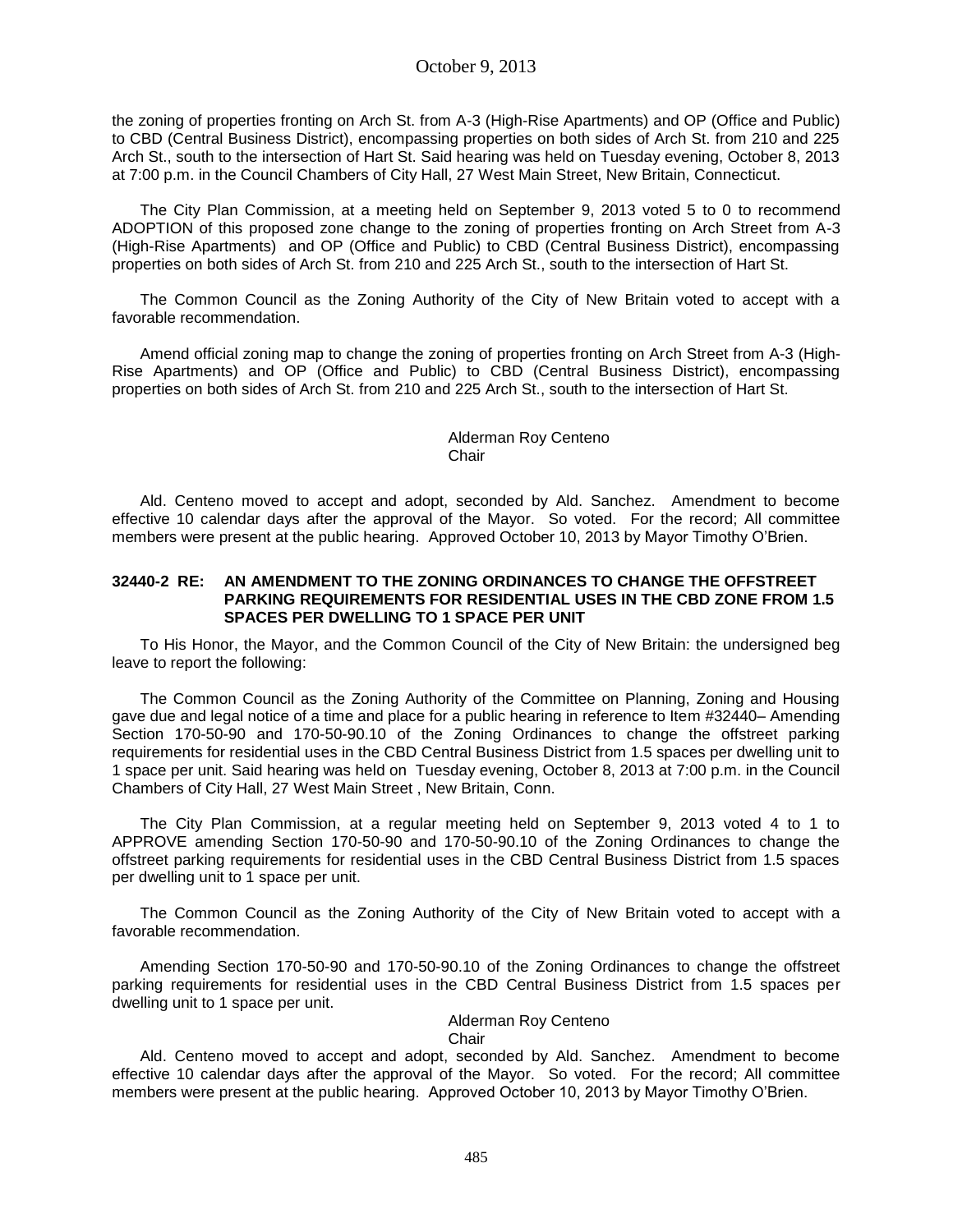### **32475-2 RE: AN AMENDMENT TO THE ZONING MAP CHANGING CERTAIN PROPERTIES ON NEWINGTON AVE FROM B-3 TO I-2, CHILDS ST., FROM B-3 TO T AND MARKET ST. AND SUNRISE AVE FROM I-2 TO T**

To His Honor, the Mayor, and the Common Council of the City of New Britain: the undersigned beg leave to report the following:

The Common Council as the Zoning Authority of the City of New Britain gave due and legal notice of a time and place for a public hearing in reference to Item #32475 – Amend official zoning map to change zoning of properties at 168 and 206 Newington Ave. from B-3 (Neighborhood Business) to I-2 (General Industry); properties at 50 and 56 Childs St. from B-3 (Neighborhood Business) to T (Two-Family) and properties at 103, 123, 129, 133, 147, 155 and 161 Market St. and at 135 Sunrise Ave. from I-2 (General Industry) to T (Two-Family). Said hearing was held on Tuesday evening, October 8, 2013 at 7:00 p.m. in the Council Chambers of City Hall, 27 West Main Street, New Britain, Connecticut.

The City Plan Commission staff recommends ADOPTION of this zone change.

The Common Council as the Zoning Authority of the City of New Britain voted to accept with a favorable recommendation.

To amend official zoning map to change properties at 168 and 206 Newington Ave. from B-3 to I-2; properties at 50 and 56 Childs St. from B-3 to T and properties at 103, 123, 129, 133, 147, 155 and 161 Market St. and at 135 Sunrise Ave. from I-2 to T.

> Alderman Roy Centeno **Chair**

Ald. Centeno moved to accept and adopt, seconded by Ald. Sanchez. Amendment to become effective 10 calendar days after the approval of the Mayor. So voted. For the record; All committee members were present at the public hearing. Approved October 10, 2013 by Mayor Timothy O'Brien.

## **NEW BUSINESS**

### **RESOLUTIONS**

### **32511 RE: HONORING CONNIE WILSON COLLINS LIFETIME ACHIEVEMENT & SERVICES BY INSTALLING HER PORTRAIT IN THE COMMON COUNCIL CHAMBERS**

To His Honor, the Mayor, and the Common Council of the City of New Britain: the undersigned beg leave to recommend the adoption of the following:

Resolution Summary: PURPOSE. To honor Connie Wilson Collins' lifetime achievements and service to the City of New Britain by installing a portrait of her in the Common Council Chambers; and,

WHEREAS, Connie Wilson Collins was born November 25, 1928, in New York City to the late Anthony Wilson and Lulu B. Johnson; and,

WHEREAS, Mrs. Wilson Collins attended Harvard University where she obtained a Master's Degree in Education; and,

WHEREAS, Mrs. Wilson Collins longtime service to the city she loved began in organized labor. Connie became the first union president of the United Electrical Workers of America Local 207 at Landers, Frary and Clark; and,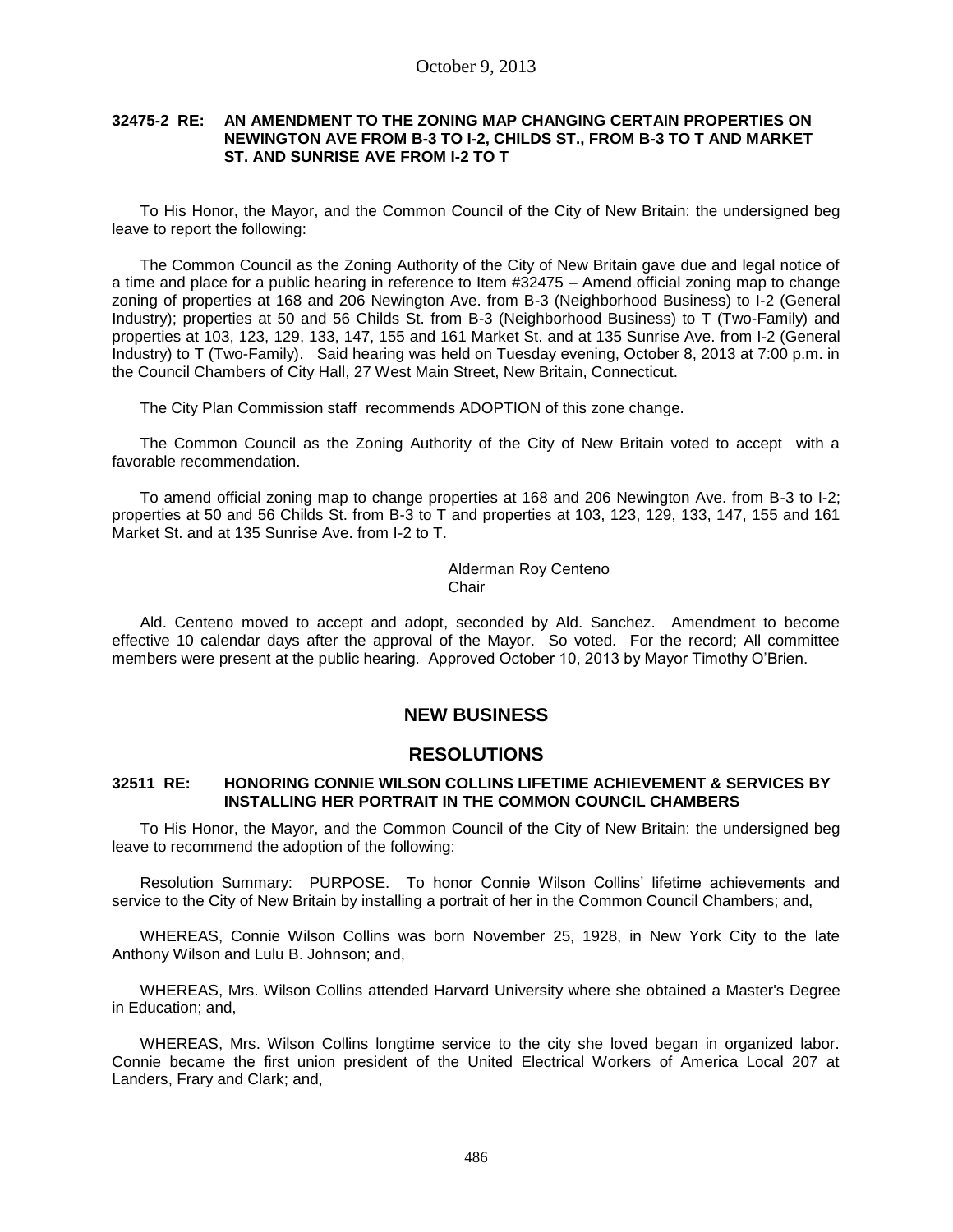WHEREAS, Mrs. Wilson Collins later worked for the John Driscoll United Labor Agency for many years as Executive Director of the New Britain office and upon retiring Connie remained active in the New Britain community where she co-founded the Opportunities Industrialization Center (OIC) with Ms. Emma Pierce; and, Mr. Alton Brooks.

WHEREAS, Mrs. Wilson Collins was the first African American elected in the City of New Britain to serve as Alderwoman on the Common Council; and,

WHEREAS, Connie served for three terms on the Common Council during the William McNamara administration where she led a drive to re-name Hartford Avenue to Martin Luther King, Jr. Drive; and,

WHEREAS, Mrs. Wilson Collins, took great pride in working each day to improve the quality of life of all residents; and,

WHEREAS, On the Town Committee and throughout her life Mrs. Collins won praise and respect for her skills and efforts as a coalition builder, negotiator and advocate for social justice. The unveiling of Collins' portrait at the Council Chambers will be a poignant moment for city Democrats, including Connie's daughter, Tonilynn Collins, who represents Ward Two on the Common Council; and,

WHEREAS, the Common Council commend Connie Wilson Collins, for her decades of service and commitment making New Britain a better place for all; now, therefore, be it

RESOLVED, That the Common Council of the City of New Britain, join the family, friends, and all the residents of New Britain in honoring Connie Wilson Collins, for her lifetime achievements and commitment to the New Britain community. Her exemplary leadership and public service have proven to be a tremendous asset to our City and we thank her for her selfless service.

> Alderwoman Tonilynn Collins Alderman Michael Trueworthy

Ald. Trueworthy moved to accept and adopt, seconded by Ald. Collins. So voted unanimously. Approved October 10, 2013 by Mayor Timothy O'Brien.

# **RESOLUTIONS BACK FROM COMMITTEE**

### **32472-2 RE: AN AMENDMENT TO THE CODE OF ORDINANCES, SECTION 2-22, TO ALLOW PUBLIC PARTICIPATION PRIOR TO REGULAR AND/OR SPECIAL COMMON COUNCIL MEETINGS**

To His Honor, the Mayor, and the Common Council of the City of New Britain: the undersigned beg leave to recommend the adoption of the following:

Resolution Summary: PURPOSE. To amend Section 2-22 of the Code of Ordinances to allow for public participation during any regularly scheduled meeting and/or special meeting of the Common Council.

BE IT ORDAINED BY THE COMMON COUNCIL OF THE CITY OF NEW BRITAIN that Section 2-22 of the Code of Ordinances, City of New Britain, be amended to read as follows (inserted text appears in underline; deleted text appears in strikethrough; new sections begin with the word [new]):

#### Section 2-22. Public participation sessions

There shall be public participation sessions held prior to each regularly scheduled common council meeting from 7:00 p.m. to 7:30 p.m., and for thirty minutes prior to each special common council meeting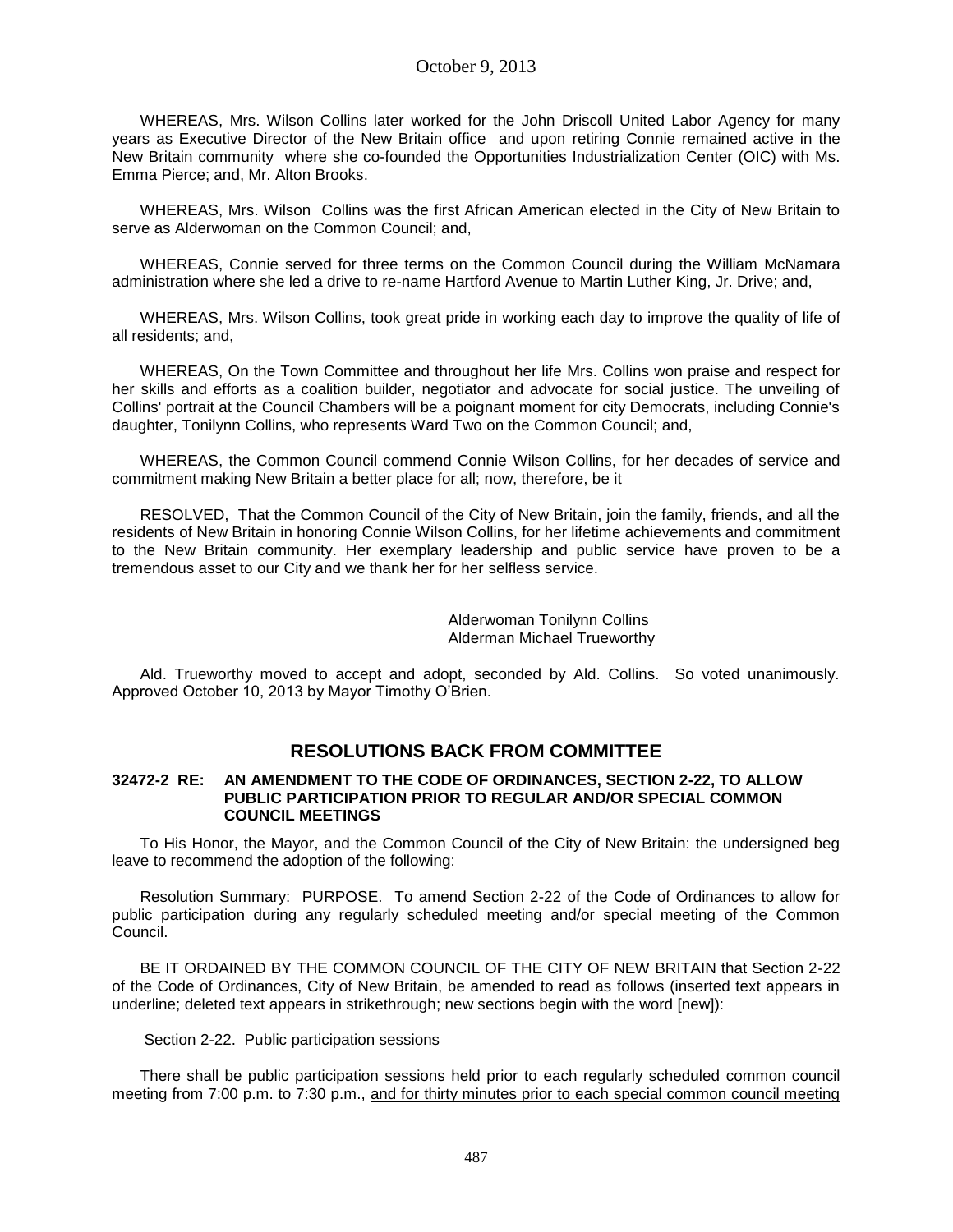at which time members of the public shall be afforded the opportunity to address the members of the common council on any matters concerning the operations of city government as well as on matters on the agenda of the meeting. Such sessions must be attended by the respective department heads, or their designee, who will respond to any questions concerning the operation of their respective department. Individuals who insist on making slanderous remarks, in engaging in or behaving in a disruptive, disorderly or discourteous manner will not be allowed to continue in attendance at such a meeting. If such behavior cannot be contained, the meeting for that date will be terminated. No placards, slogans or banners shall be allowed into the council chambers at such a meeting.

> Alderman Carlo Carlozzi, Jr. Alderman Willie Pabon Alderman Emmanuel Sanchez Alderman Jamie Giantonio

Ald. Carlozzi moved to accept and adopt, seconded by Ald. Collins. So voted. Approved October 10, 2013 by Mayor Timothy O'Brien.

### **32438-2 RE: SALE OF WATER DEPARTMENT LAND LOCATED IN BRISTOL TO THE CITY OF BRISTOL**

To His Honor, the Mayor, and the Common Council of the City of New Britain: the undersigned beg leave to recommend the adoption of the following:

WHEREAS, a certain parcel of land, 5.68 acres, located in the City of Bristol at the intersection of Mix and Maltby Streets, known as Lot 145-2, has been verified to be Class I Water Company Land by the Connecticut Department of Public Health, Water Supplies Section ; and

WHEREAS the riparian water rights to Lot 145-2 shall be retained by City of New Britain Board of Water Commissioners with the approval of the Connecticut Department of Public Health, Water Supplies Section ; and

WHEREAS, the Connecticut Department of Public Health, Water Supplies Section has informed us that section 25-32(d) of the Connecticut General Statutes allow New Britain to sell this Class 1 water company land to the Bristol Water Department; and

WHEREAS, the City of New Britain Board of Water Commissioners voted at its Regular Meeting of March 12, 2013 to sell the parcel to the City of Bristol Water Department, and to forward the sale to the Mayor and the Common Council with a favorable recommendation for their approval.; and

WHEREAS, the Mayor has approved the sale of Lot 145-2 and recommends it to the Common Council of the City of New Britain in accordance with Section 15-4(x) of the Charter of the City of New Britain; therefore, be it

RESOLVED, that the Common Council of the City of New Britain hereby approves sale of Lot 145-2 by the City of New Britain Board of Water Commissioners to the City of Bristol Water Department, for a total purchase price of fifty thousand dollars (\$50,000.00) and the Mayor and the Chairman of the City of New Britain Board of Water Commissioners are hereby authorized to execute any and all documents necessary for the conveyance of said property.

> Alderman Lawrence Hermanowski Common Council Liaison Water Dept

Ald. Hermanowski moved to accept and adopt, seconded by Ald. Bielinski. So voted. Approved October 10, 2013 by Mayor Timothy O'Brien.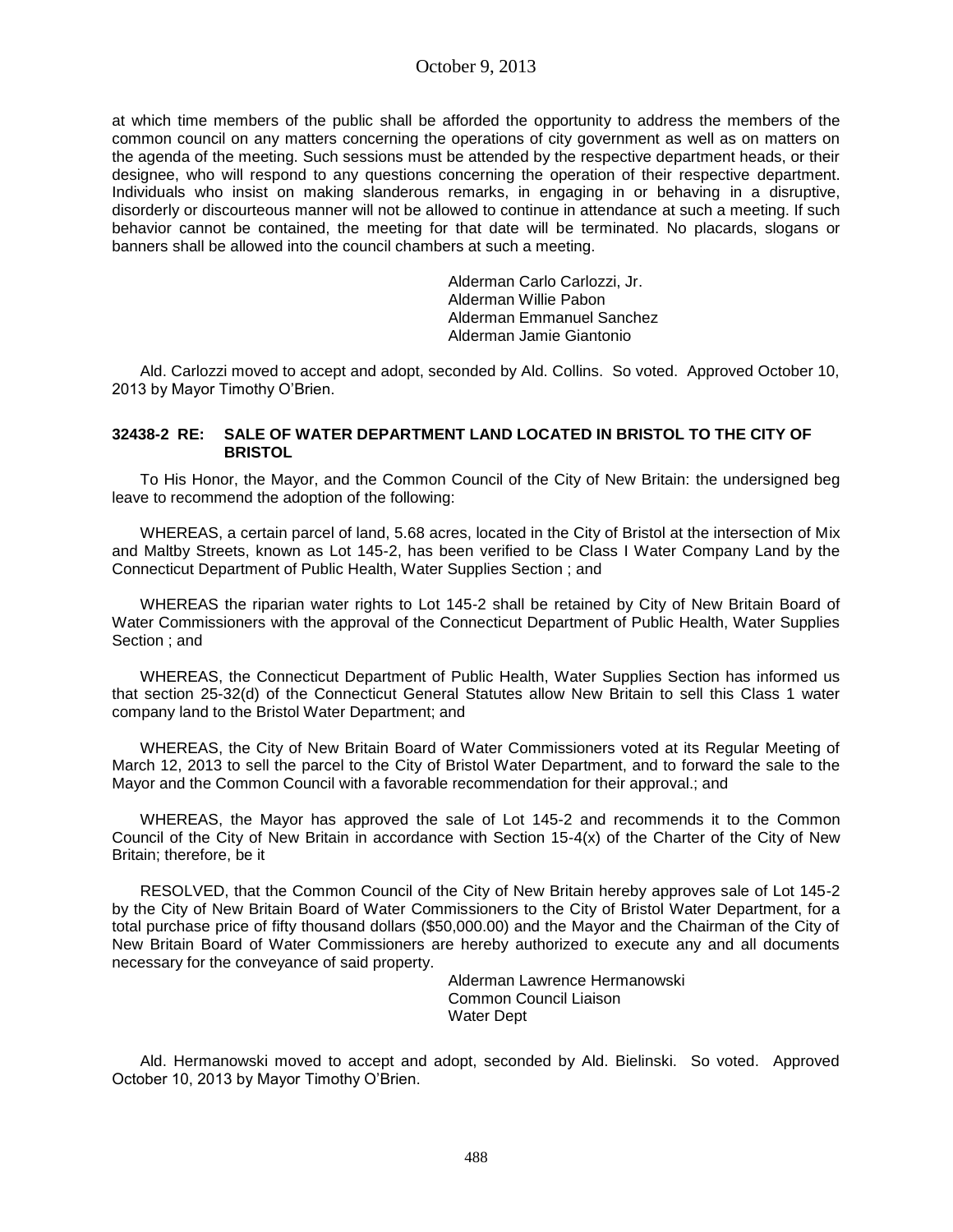## **NEW BUSINESS**

## **RESOLUTIONS**

### **32507 RE: DESIGN SERVICES OF MILONE & MACBROOM, INC. FOR THE DESIGN OF THE ARCH STREET STREET-SCAPE IMPROVEMENTS**

To His Honor, the Mayor, and the Common Council of the City of New Britain: The undersigned beg leave to recommend the adoption of the following:

WHEREAS, The City of New Britain Public Works Department has prepared a Complete Street Livability and Downtown Master Plan which will be used to help the City convey its vision for the downtown as well as identify and prioritize projects that will bring this vision forward to reality, and

WHEREAS, Phase I of the Downtown Streetscape Enhancement projects was completed with the new Police Station, Phase II, which includes the southerly section of Main Street and a portion of Chestnut Street, is currently in construction and Phase III, which will extend the improvements on Main Street northerly to Columbus Boulevard and along West Main Street to High Street, is scheduled for construction in 2015, and

Whereas, The Arch Street Latino District and Linkage to the Hospital of Central CT was an area studied in the Master Plan and was determined to be in need of Streetscape Improvements, and

WHEREAS, The Public Works Department seeks to engage the services of Milone & MacBroom, Inc., one of the City's On-call Engineering Consultants, to prepare the Design of the Arch Street Streetscape Improvements as outlined in their October 1, 2013 Proposal for Design Services for a fee of \$82,000, and

WHEREAS, funding for this work is available in the Arch Street Improvements Bond, Account Number 0083238501-5331, and

THEREFORE BE IT RESOLVED, that the Common Council authorizes the Department of Public Works to enter into agreement with Milone & MacBroom, Inc. and the Purchasing Agent to issue a purchase order in the amount of \$82,000 to Milone & MacBroom, Inc. for the work as outlined in their Proposal for Design Services dated October 1, 2013.

> Alderwoman Tonilynn Collins Alderwoman Eva Magnuszewski Alderman Carlo Carlozzi, Jr. Alderman Wilfredo Pabon Alderman Emmanuel Sanchez

Ald. Sanchez moved to accept and adopt, seconded by Ald. Pabon. So voted. Approved October 12, 2013 by Mayor Timothy O'Brien.

### **32508 RE: EMERGENCY MANAGEMENT PERFORMANCE GRANT FEDERAL FY 2014**

To His Honor, the Mayor, and the Common Council of the City of New Britain: the undersigned beg leave to recommend the adoption of the following:

Whereas; the City of New Britain is seeking to maintain a uniform policy for the Emergency Management Performance Grant (EMPG) payment; and

Whereas; the City of New Britain recognizes that federal constraints will determine funding allocation and such allocations are calculated based on the City's population as a percentage of the total population participating in the program; and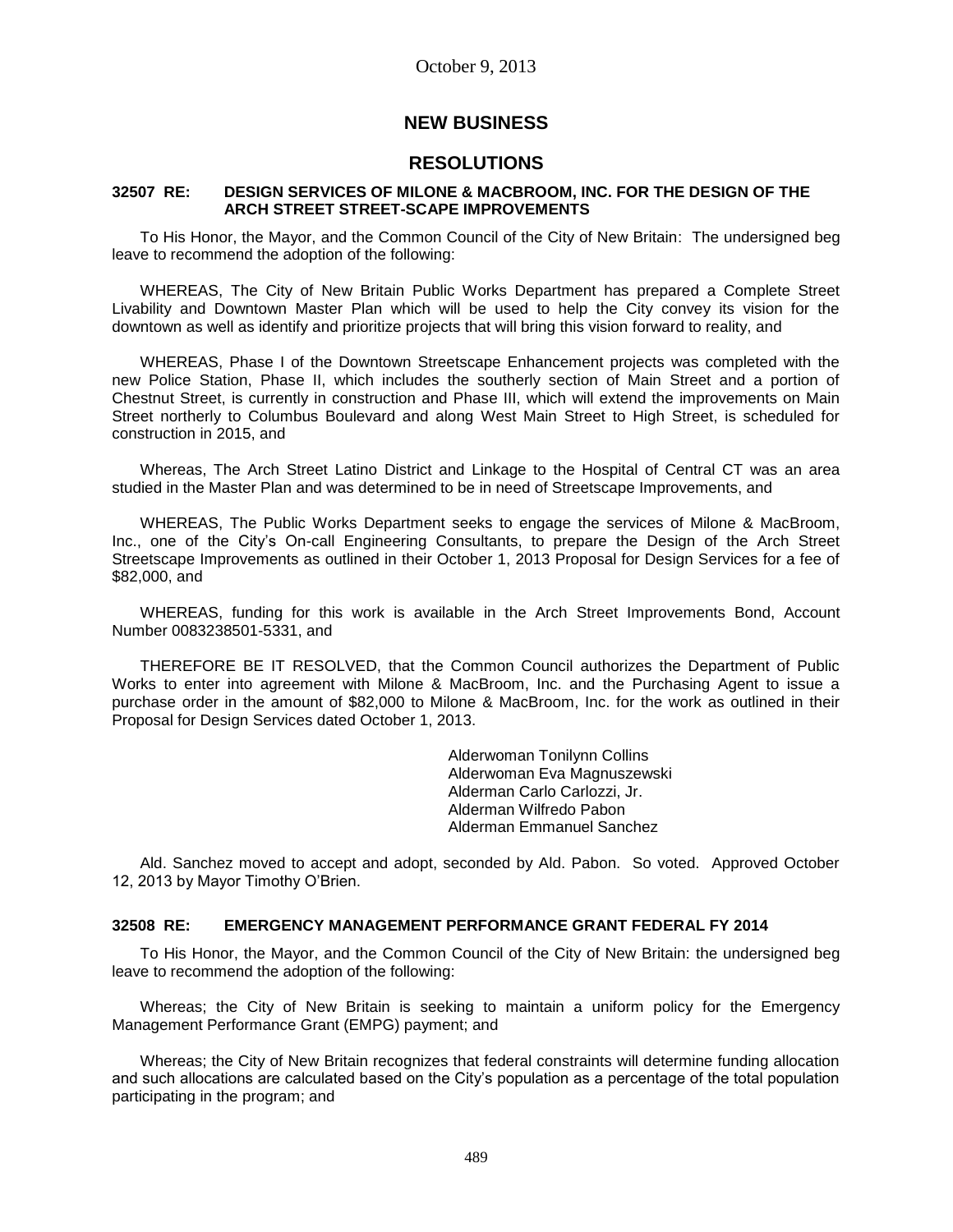Whereas; the City of New Britain recognizes that the purpose of the EMPG program is to provide financial assistance to develop and to staff a comprehensive, all-hazard emergency management program; and

Whereas; the City of New Britain recognizes that it is required to meet the program's performance requirements which includes NIMS compliance to maintain eligibility within the program; and

Whereas; the City of New Britain recognizes that the program is performance oriented and acknowledges its requirement to demonstrate its commitment to building and improving the City's ability to respond to all-hazard emergencies and coordinating a multi agency emergency responses; and

Whereas; the City of New Britain recognizes that acceptance of an award under this program constitutes a legally binding agreement to comply with all relevant and applicable Federal and State regulations and conditions; NOW, THEREFORE, BE IT

Resolved: that Mayor Timothy E. O'Brien Jr., is hereby authorized on behalf of the City of New Britain to accept the EMPG program conditions of eligibility for Federal Fiscal Year (FFY) 2014 beginning October 1st 2013 and to execute any and all documents necessary for the City to receive such grant funds.

> Alderwoman Suzanne Bielinski Alderwoman Eva Magnuszewski Alderman Roy Centeno

Ald. Bielinski moved to accept and adopt, seconded by Ald. Magnuszewski. So voted. Approved October 10, 2013 by Mayor Timothy O'Brien.

Alderwoman Black recused herself due to a conflict of interest regarding Resolution #32509.

### **32509 RE: BUDGET TRANSFER – CROSSING GUARDS - \$24,000**

To His Honor, the Mayor, and the Common Council of the City of New Britain: The undersigned beg leave to recommend the adoption of the following:

WHEREAS; crossing guards play an integral role in the safety of students and citizens in the City of New Britain; and

WHEREAS; a study and report analyzing crossing guard wages in the City of New Britain is low compared to other Cities and Towns; and

WHEREAS; the crossing guards have not received a raise in the past three years; NOW, THEREFORE, BE IT

RESOLVED; that a budget transfer be made within the following line item which allows an increase of \$2.00 per day:

| From: | GF/Contingency         | Acct#001625101-5871 | \$24,000 |
|-------|------------------------|---------------------|----------|
| To:   | <b>Crossing Guards</b> | Acct#001729003-5132 | \$24,000 |

Alderman Michael Trueworthy Alderman Adam Platosz Alderwoman Tonilynn Collins

Ald. Trueworthy moved to accept and adopt, seconded by Ald. DeFronzo. Ald. Pabon moved to table, seconded by Ald. Carlozzi. Roll Call Vote: 10 opposed, 4 in favor. OPPOSED: Ald. Trueworthy,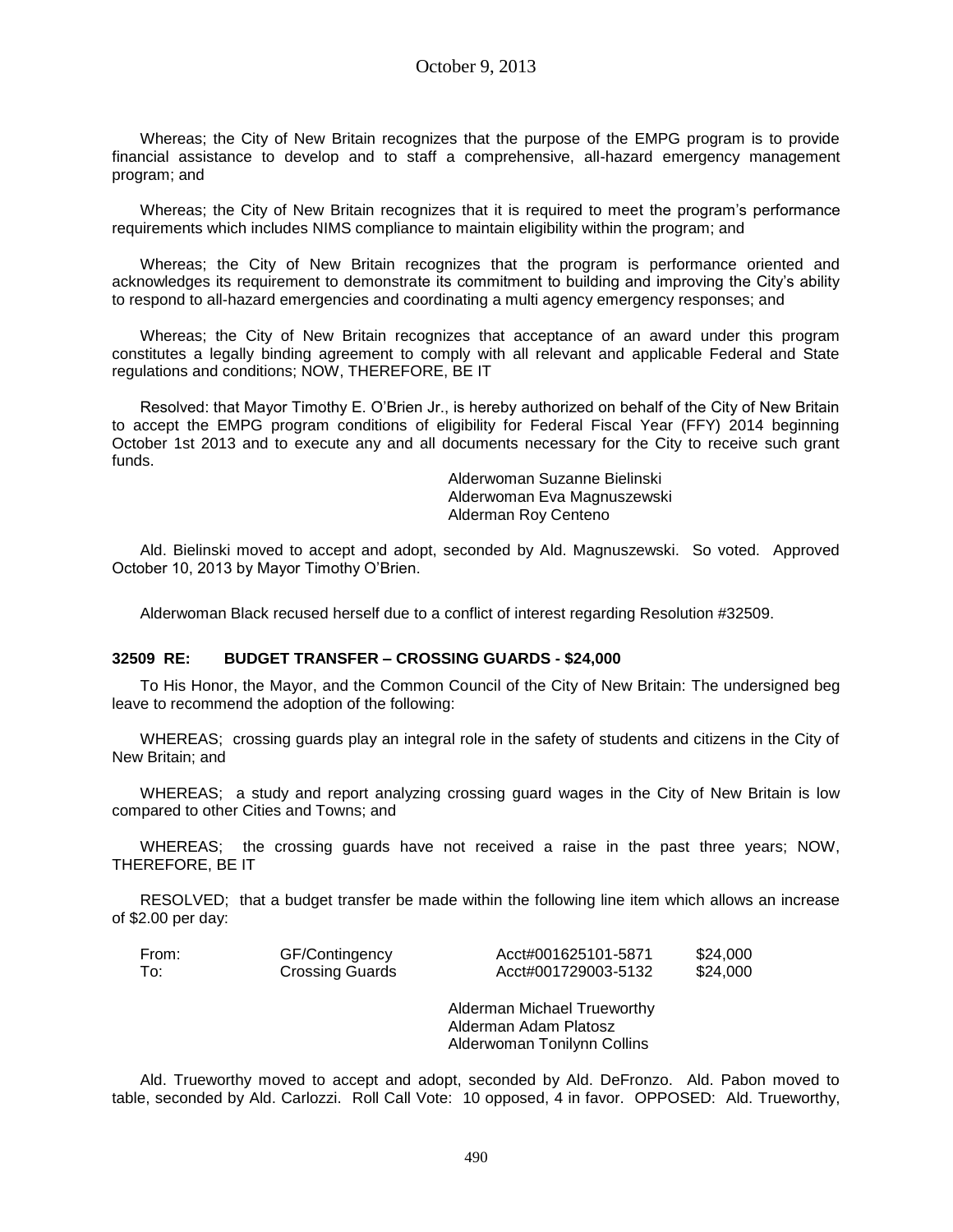### October 9, 2013

Magnuszewski, Centeno, DeFronzo, Sanchez, Collins, Hermanowski, Platosz, Brown and Bielinski. IN FAVOR: Ald. Carlozzi, Freeman, Pabon and Giantonio. Motion to Table defeated. Original motion to accept and adopt stands. So voted. Ald. Carlozzi opposed and Ald. Black was not present for the vote due to conflict of interest. RESOLUTION ADOPTED. Approved October 10, 2013 by Mayor Timothy O'Brien.

Ald. Black returned to the chambers.

### **32510 RE: BUDGET TRANSFER FOR VETERAN'S DAY AND MEMORIAL DAY EVENTS - \$22,800**

To His Honor, the Mayor, and the Common Council of the City of New Britain: the undersigned beg leave to recommend the adoption of the following:

Overview: Every year on Veteran's Day the City of New Britain purchases wreathes for the 13 monument parks for all of the New Britain veterans who have passed on. In the past, funds have been budgeted in the Veteran's Affairs Department to fund this activity. During the FY 14 budget process, due to the anticipated economic situation of the City, the Board of Finance & Taxation recommended that this line item not be funded. This resolution is to restore funding for this purpose on the Veteran's Day holiday in commemoration for all those who have served our city, state, and country.

Every year the City of New Britain has a Memorial Day Parade and funds are budgeted in the Veteran's Affairs Department for this festivity. During the FY 14 budget process, due to the anticipated economic situation of the City, the Board of Finance & Taxation recommended that this line item not be funded. This resolution is to fund the FY 14 Memorial Day Parade for the City of New Britain.

Whereas, the City is requesting \$2,600 in order to pay for the Veteran's Day wreathes at the 13 monument parks in New Britain as well as approximately \$5,200 for the overtime for the City staffing required to make this event possible. Services include but are not limited to event planning, preparation and cleanup, wreath hanging, etc.

Whereas, the City is requesting \$15,000 in order to pay for the Memorial Day Parade bands and entertainment.

|         |  |  |  | Whereas, there are monies available for this purpose in the contingency line item in the General Fund |  |  |
|---------|--|--|--|-------------------------------------------------------------------------------------------------------|--|--|
| budget. |  |  |  |                                                                                                       |  |  |

Therefore, Be it Resolved, that money within the FY 2013-2014 General Fund Budget be transferred for this purpose as follows:

| Dept                          | <b>Subdivision Acct</b> | Description            | Amount    |
|-------------------------------|-------------------------|------------------------|-----------|
| Increase Expenditure:         |                         |                        |           |
| Economic & Policy Development | 001417001-5891          | Veteran's Day          | \$2,600   |
| <b>Public Works</b>           | 001419004-5122          | Park Main't OT         | \$4,800   |
| <b>Public Works</b>           | 001420001-5122          | <b>Recreation OT</b>   | \$<br>400 |
| Veteran's Affairs             | 001420001-5440          | Rentals/Supplies Equip | \$15,000  |
|                               |                         | Total                  | \$22,800  |
| Decrease Expenditure:         |                         |                        |           |
| <b>Financial Services</b>     | 001625101-5871          | Contingency            | \$22,800  |
|                               |                         |                        |           |

Alderman Michael Trueworthy Mayor Pro-Tempore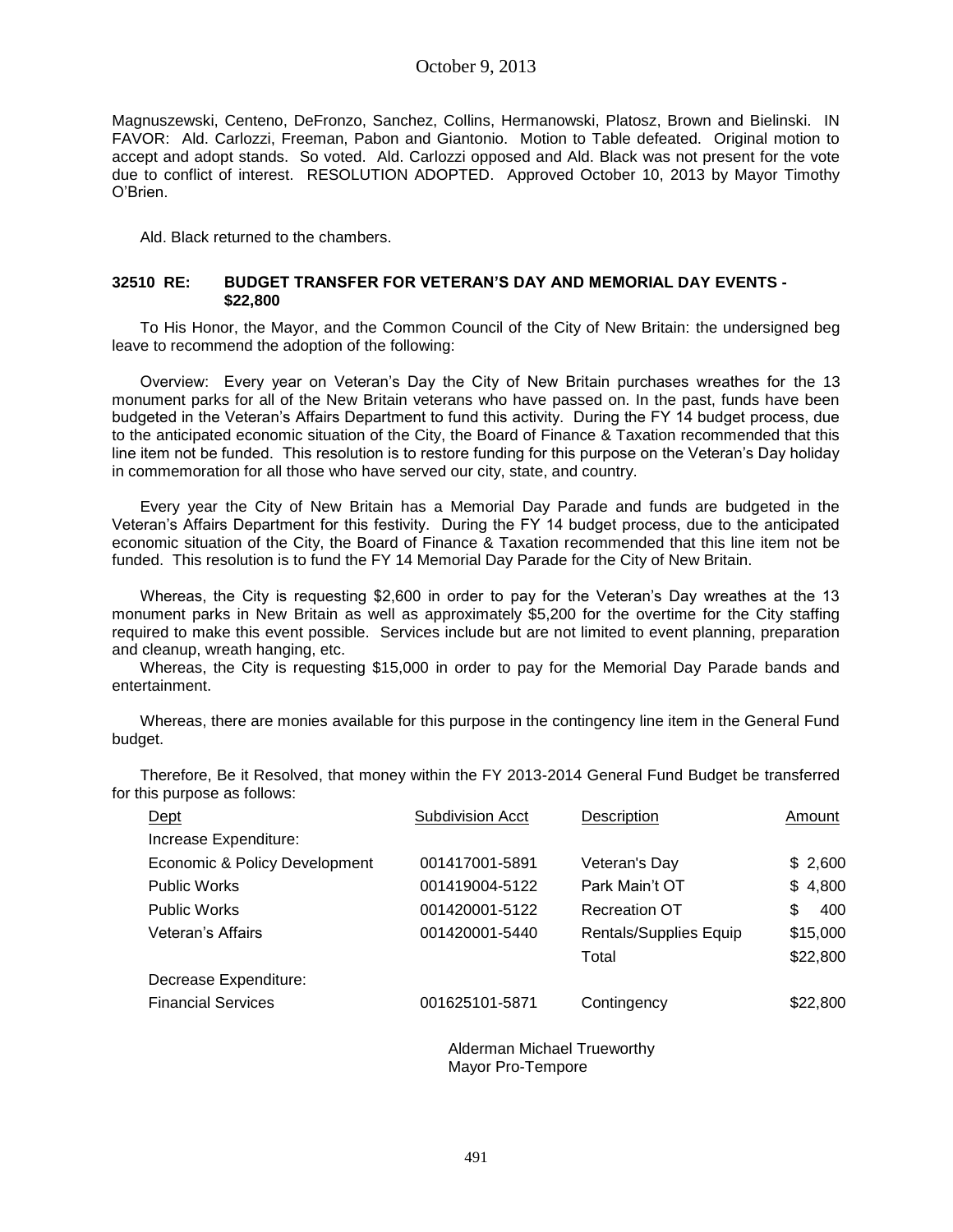Ald. Trueworthy moved to accept and adopt, seconded by Ald. Bielinski. So voted. Approved October 10, 2013 by Mayor Timothy O'Brien.

### **32512 RE: RIGHT RESPONSE CT NETWORK PROGRAM GRANT**

To His Honor, the Mayor, and the Common Council of the City of New Britain: the undersigned beg leave to recommend the adoption of the following:

Resolution Summary and Purpose: To be eligible for a Grant for the Right Response CT Network Program.

WHEREAS, the State of Connecticut Department of Office and Policy Management, Criminal Justice Policy and Planning Division, has awarded Grant No. 10JB32R081 in the amount of \$30,000.00 for the New Britain Right Response Project under the Right Response CT Network Program for October 1, 2013 to June 30, 2014;

WHEREAS, the Department of Office and Policy Management requires a resolution confirming that Mayor Timothy O'Brien is authorized to sign this Grant award on behalf of the City of New Britain; now therefore, be it

RESOLVED, That Timothy O'Brien, Mayor, is authorized to execute on behalf of the City of New Britain, all documents related to Grant No. 10JB32R081 for the Right Response CT Network Program for the period October 1, 2013 to June 30, 2014.

### Alderman Michael Trueworthy

Ald. Trueworthy moved to accept and adopt, seconded by Ald. Collins. So voted. Approved October 10, 2013 by Mayor Timothy O'Brien.

### **32513 RE: GRANT FOR THE GRADUATION ODYSSEY DELINQUENCY PROGRAM**

To His Honor, the Mayor, and the Common Council of the City of New Britain: the undersigned beg leave to recommend the adoption of the following:

Resolution Summary and Purpose: To be eligible for a Grant for the Graduation Odyssey Delinquency Program.

WHEREAS, the State of Connecticut Department of Office and Policy Management has extended the funding period for the Graduation Odyssey Delinquency Program for one year from September 30, 2013 to September 30, 2014 in the amount of \$25,000.00;

WHEREAS, the Department of Office and Policy Management requires a resolution confirming that Mayor Timothy O'Brien is authorized to sign this Grant award on behalf of the City of New Britain; now therefore, be it

RESOLVED, That Timothy O'Brien, Mayor, is authorized to execute on behalf of the City of New Britain, all documents related to Grant No. 11JP4240023 for the Graduation Odyssey Delinquency Program for the period September 30, 2013 to September 30, 2014.

### Alderman Michael Trueworthy

Ald. Trueworthy moved to accept and adopt, seconded by Ald. Collins. So voted. Approved October 12, 2013 by Mayor Timothy O'Brien.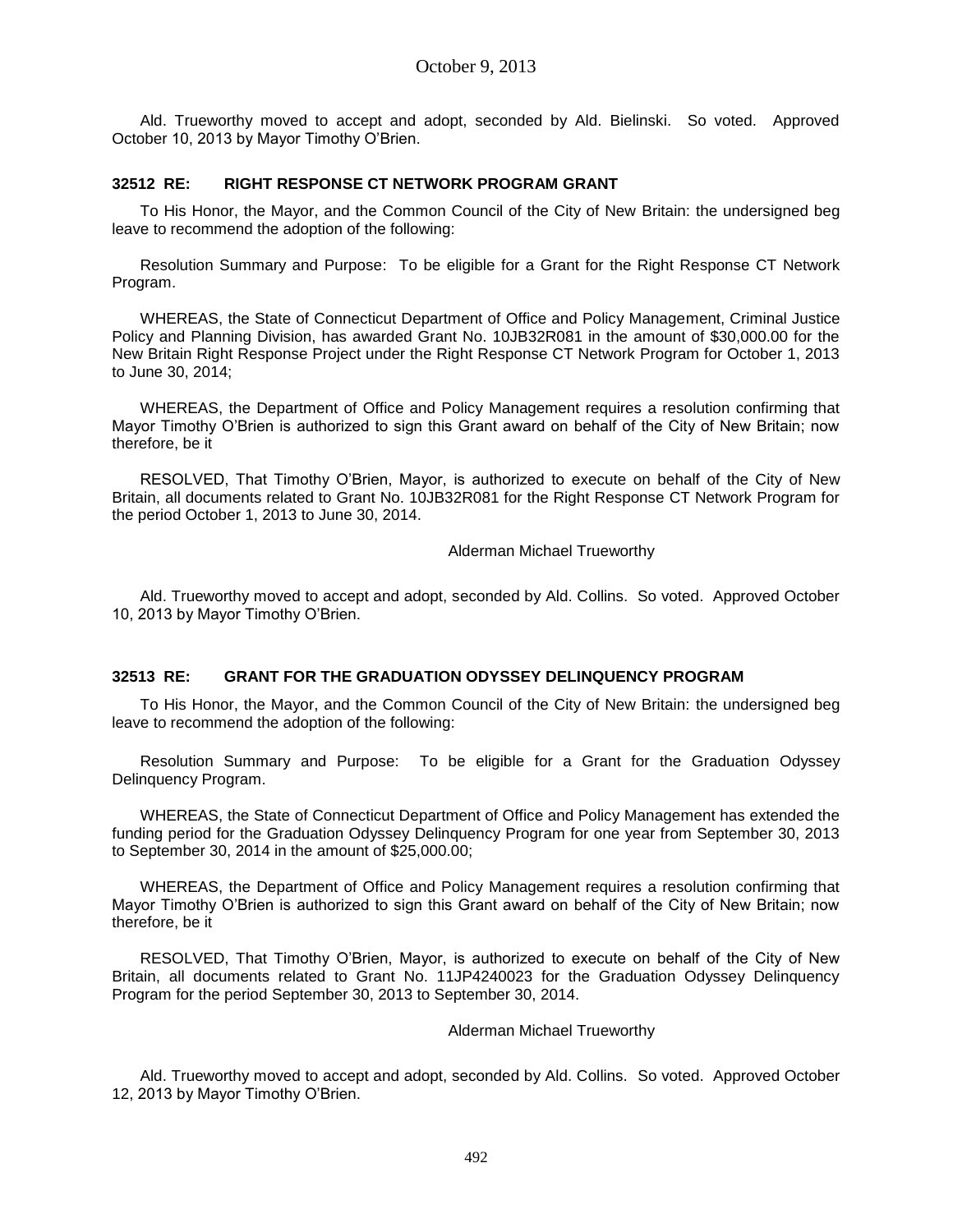Ald. Carlozzi, Sanchez and Trueworthy recused themselves for possible conflict of interest of Resolution #32514.

### **32514 RE: BUDGET TRANSFER - \$40,000 FROM CONTINGENCY TO NBFRC**

To His Honor, the Mayor, and the Common Council of the City of New Britain: the undersigned beg leave to recommend the adoption of the following:

Whereas; the New Britain Food and Resource Center serves almost a thousand unduplicated households each year, having distributed nearly 121,000 pounds of food and non-food items during the 2012 calendar year, and

Whereas; the New Britain Food and Resource Center (NBFRC) requires a total of \$58,000 annually to operate, these costs include staffing, food and maintenance, and

Whereas; the (NBFRC) has fun out of funds and are facing possible closure at the end of October;

Whereas; the City has monies set aside in the Contingency Account for emergencies such as these;

Therefore, Be it Resolved, that a budget transfer be done as follows:

| From:                      |                                           |          |
|----------------------------|-------------------------------------------|----------|
| 001625101-5871 Contingency |                                           | \$40,000 |
| To∶                        |                                           |          |
| 001522004-5811             | Outside Agencies-Grants and Contributions | \$40,000 |
|                            |                                           |          |

By Request, Alderwoman Suzanne Bielinski

Ald. Bielinski moved to accept and adopt, seconded by Ald. Collins. So voted. Ald. Trueworthy, Carlozzi and Sanchez were not present for the vote due to a conflict of interest. Approved October 10, 2013 by Mayor Timothy O'Brien.

Ald. Trueworthy, Carlozzi and Sanchez returned to the chambers.

Ald. Trueworthy moved to adjourn, seconded by Ald. DeFronzo. So voted. Meeting adjourned at 9:37 p.m.

ATTEST: Peter J. Denuzze, City Clerk